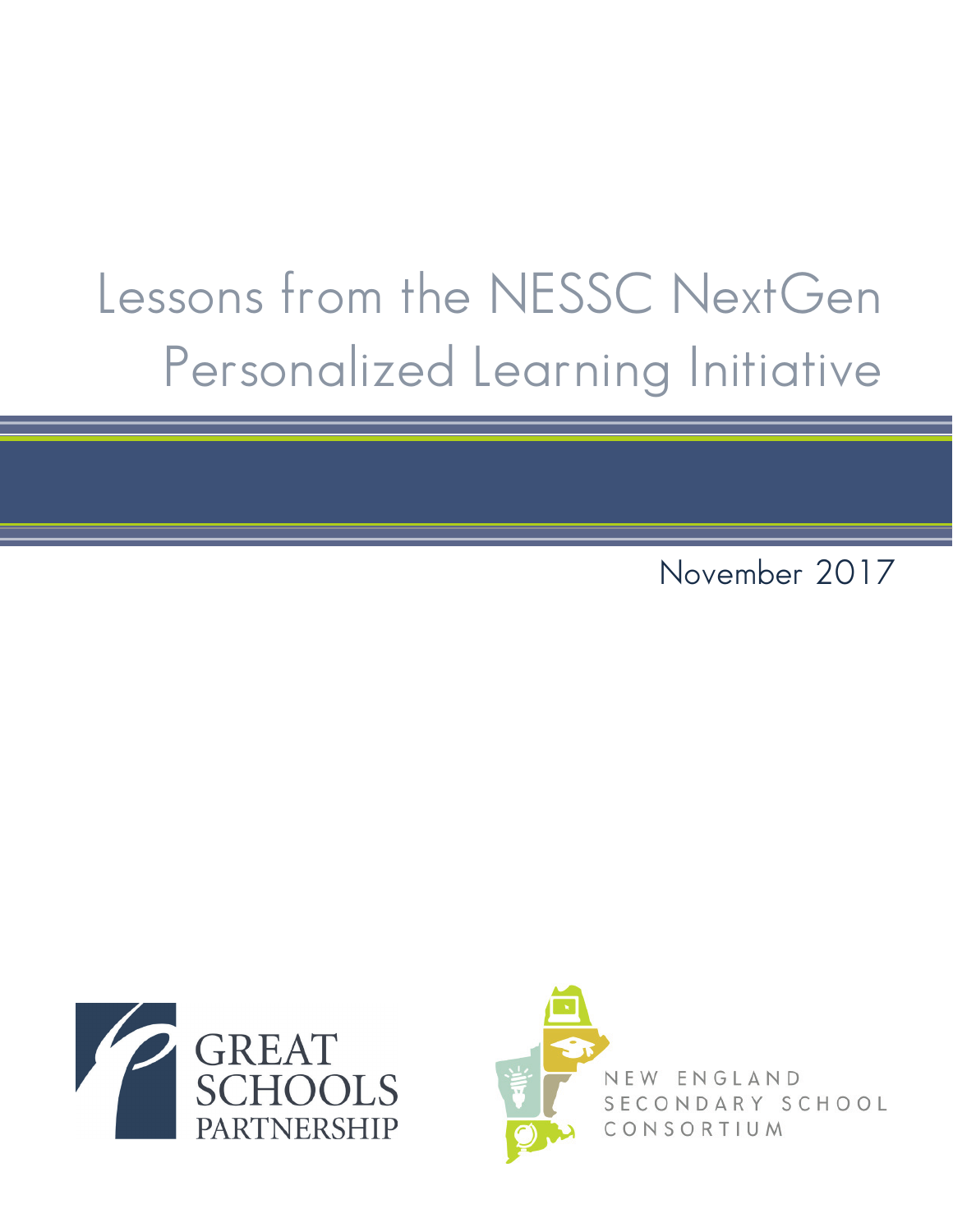## CONTENTS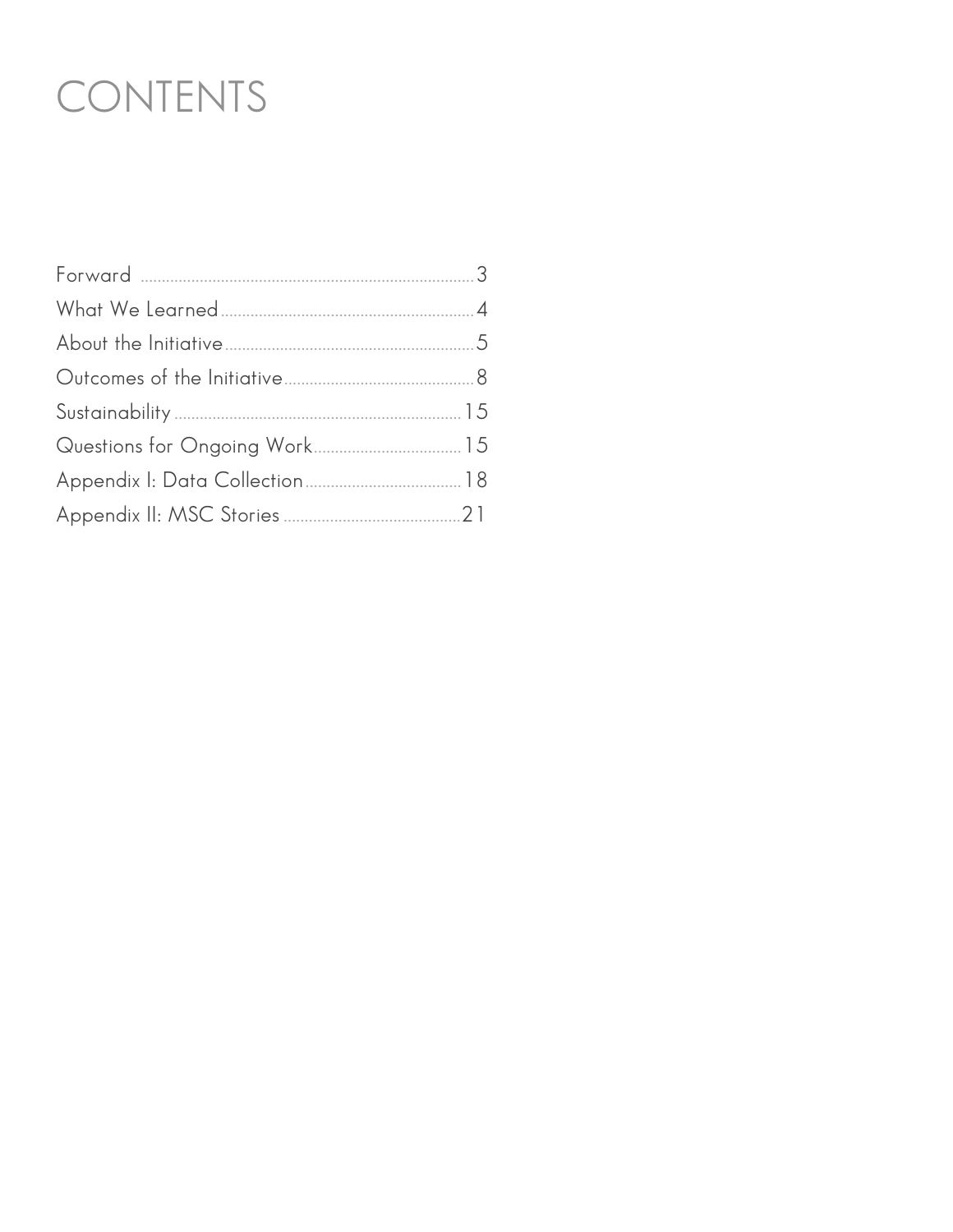### Forward

In 2014, the New England Secondary School Consortium (NESSC),<sup>1</sup> in collaboration with the Great Schools Partnership (GSP), initiated a three-year NextGen Personalized Learning Initiative.2 This project was funded through a grant awarded by the Next Generation Learning Challenges (NGLC) Regional Funds for Breakthrough Schools initiative. The NESSC NextGen Personalized Learning Initiative was designed with the aim of supporting a network of schools in accelerating school-wide transformation toward personalized, proficiencybased learning. By offering each student the support that she or he needs in acquiring knowledge and skills essential for success after high school, personalized, proficiency-based learning aligns with the NESSC's long-term goal of increasing the educational achievement of all students.

The 213 schools selected for participation in the NESSC NextGen Personalized Learning Initiative represent a subset of the League of Innovative Schools (LIS), a regional network of secondary schools supported by the NESSC. From June 2014 through June 2017, GSP staff worked alongside school leaders and teachers to design and implement personalized, proficiency-based learning systems with the intended outcomes of:

- Improved achievement and learning for all student demographic groups;
- **Improved high school graduation rates for all student** demographic groups; and

 Improved ninth-grade-to-college-enrollment rates for all student demographic groups.

All schools participating in the Initiative received multiple supports to assist them in this effort, including grant funding,  $GSP$  coaching, $4$  and facilitated learning opportunities with other schools in the LIS network.

This report shares what we learned alongside our school partners as we supported their transformative change efforts. In particular, it focuses on how the implementation of personalized, proficiency-based education looks different from school to school and across states depending on a wide range of contextual factors. It also reflects on the challenge of designing short-term interventions that hold promise for sustaining ongoing school-wide transformation in the longerterm.

### All schools made progress on transformation activities

80% of schools completed at least 11 of 21 defined activities.

45%of schools completed at least 17 of 21 defined activities.

<sup>1</sup> The New England Secondary School Consortium (NESSC) is a unique regional partnership working to close persistent achievement gaps, strengthen college and career readiness, and promote greater educational equity and opportunity for all students. Coordinated by the Great Schools Partnership with generous support from the Nellie Mae Education Foundation, the NESSC facilitates collaboration between state education agencies from Connecticut, Maine, New Hampshire, Rhode Island, and Vermont. Its collective aim is to support the simultaneous revision of policies, enhancement of practice, and engagement of communities so that all students experience a public education system that personalizes learning.

<sup>2</sup> Funding for the NGLC Regional Funds for Breakthrough Schools initiative was provided by the Bill and Melinda Gates Foundation.

<sup>3</sup> 20 Schools were selected for participation in the NESSC NextGen Personalized Learning Initiative in December 2014. Monmouth Middle School broke away from Monmouth Academy before the start of the 2015-2016 school year, bringing the adjusted number of schools participating in the Initiative to 21.

<sup>4</sup> The Great Schools Partnership specializes in school and district transformation coaching. Each school's assigned coach works with a representative leadership team to develop an action plan informed by Global Best Practices—a researchbased self-assessment tool—and provide targeted follow-up support. GSP coaching intentionally builds on the strengths of work already underway in three broad areas: policy refinement, capacity building for improved practice, and community engagement.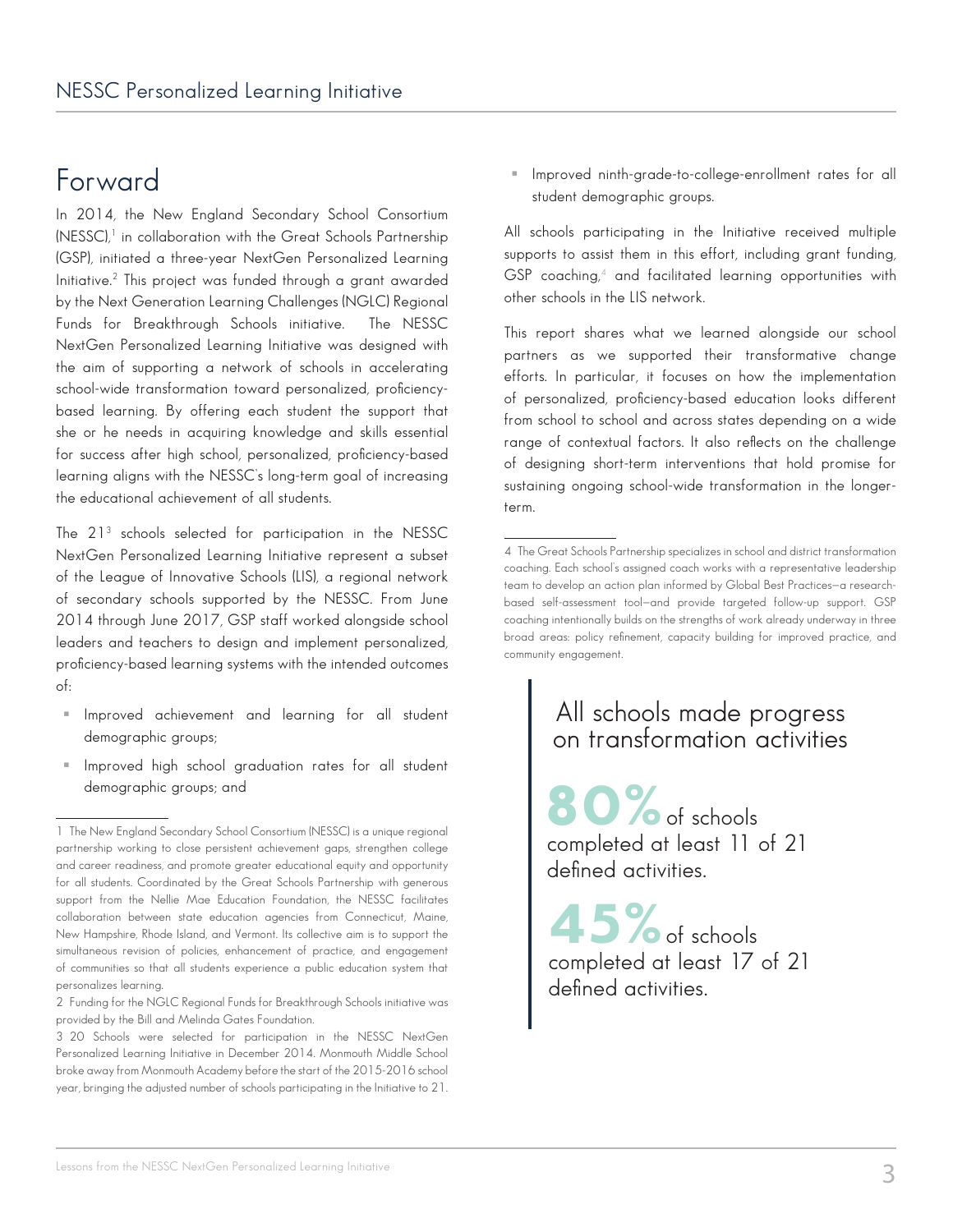### What We Learned

Our work through this Initiative over the past three years has affirmed the value of supporting schools in identifying tailored approaches to adopting personalized, proficiency-based learning as a core commitment. Moreover, our experience working alongside participating schools has confirmed the importance of framing our collective effort as the evolution of existing work leading to greater levels of personalization, rather than branding personalization as a bold innovation in and of itself. This framing is especially relevant when working with 'transformation sites,' as was the case for all of the schools that participated in the Initiative.

The process of reflecting on this work has also encouraged us to look more closely at the sequencing of activities encompassed by school transformation toward personalized, proficiency-based learning. By juxtaposing changes that are more technical in nature with those that are more adaptive, we began to identify patterns of implementation. We also began to look more closely at the dual nature of some activities that could be implemented as either technical or adaptive change depending on the context and with varying results. Similarly, the implicit approach of the Initiative was to push change across all dimensions of the system simultaneously. While this worked for some schools, particularly those who had started this work prior to the grant, others struggled to fully implement the defined activities and focused primarily on instituting technical changes.

These reflections from the intermediary perspective resonate with the experience of participants. School leaders described their relentless perseverance through starts and stops, and the importance of being able to see victory even in small advances. They also identified coaching support as a significant factor in helping them remain both on track and realistic, especially when the work felt insurmountable. In particular, school leaders appreciated having GSP coaches as thought partners with enough understanding of the school to offer contextually-relevant support and guidance. Researchers from Center on Reinventing Public Education concur, noting in their observations from across schools that are supported by multiple NGLC-funded intermediaries: "The most critical supports, we're learning, come not from generic consultants with technical expertise, but rather from outsiders who can help leaders think through key decisions and a sound game plan…this specialized role is emerging as one of the most important kinds of help a school can have as it tries to make the leap to personalized instruction for every student."5

*"The funny thing is, we were a staff that all agreed to make this shift knowing and feeling like it was the right shift to make. And yet it was still incredibly challenging and eyeopening to make it happen."*

### *– School Leader, Connecticut*

Streamlining and sequencing also emerged as important factors influencing school-wide transformation toward personalized, proficiency-based learning. In some instances school leaders and coaches were able to use the Initiative to integrate multiple strands of work under a single umbrella. "The biggest advantage for us," a school leader in New Hampshire reflected, "has been that we've been able to pull everything together, and look at it through one lens, through personalization." GSP coaches similarly noted that they tried to help school leaders and their faculty see how the different activities defined by the Initiative fit together and aligned with existing school priorities.

At the same time, school leaders and coaches were not immune to the sensation that "educators are constantly running from behind, seeking to keep up before the next new reform—often disconnected from the last reform—sweeps over them."6 GSP coaches working with schools participating in the Initiative

<sup>5</sup> Betheny Gross and Colleen McCann, "Why Schools Shouldn't Go It Alone on Personalized Learning," The Lens (CRPE blog), September, 21 2016, https:// www.crpe.org/thelens/schools-shouldnt-go-alone-PL..

<sup>6</sup> Anthony S. Bryk et. al., *Learning to Improve: How America's Schools Can Get Better at Getting Better* (Cambridge, Massachusetts: Harvard Education Press, 2016), x.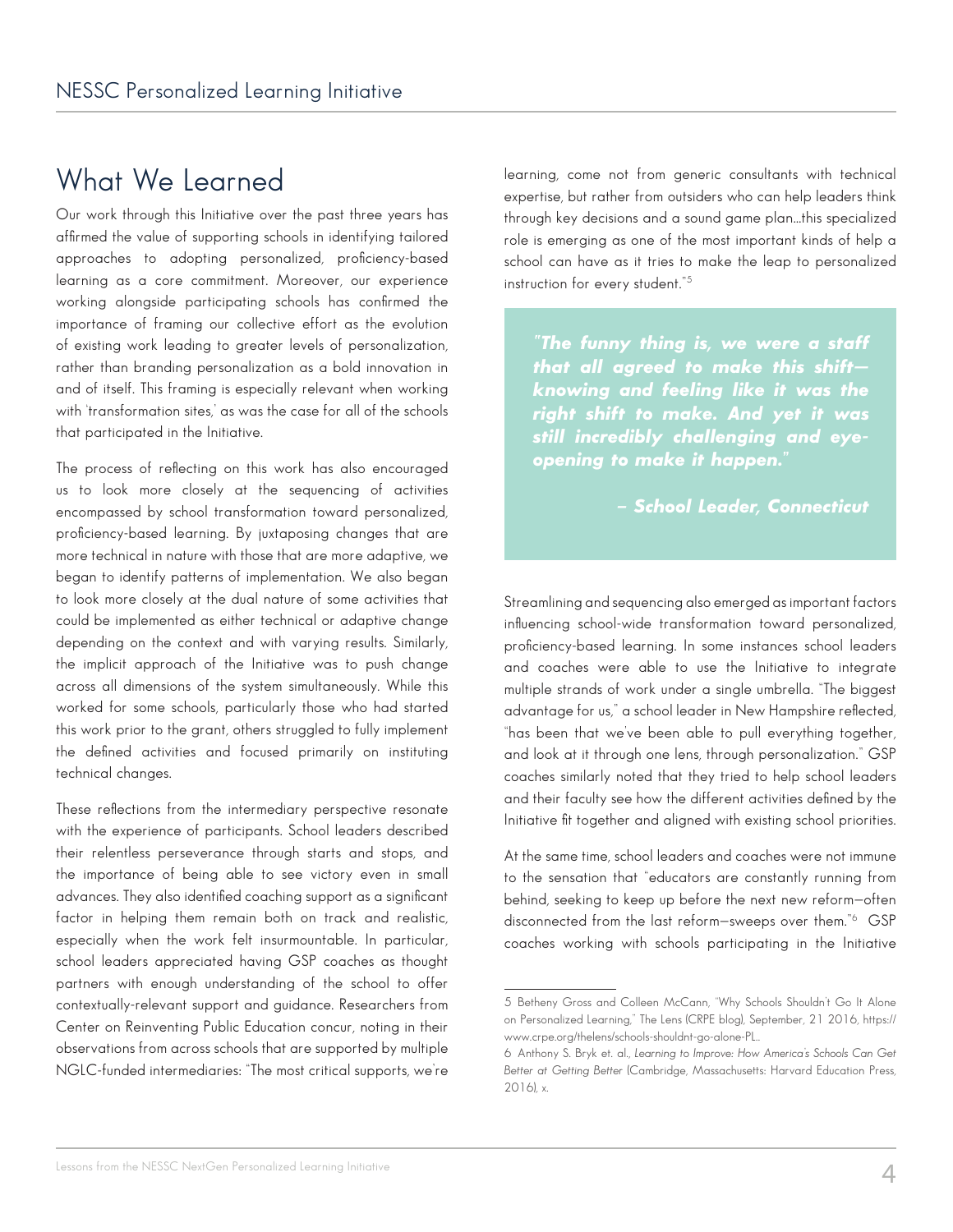noted how some of the teachers they encountered seemed worn down by a barrage of shifting demands and priorities. They also reflected that the list of activities defined by the Initiative (see Appendix III) sometimes resulted in the unintended consequence of participants adopting a technical, checklist mentality to the work. Notably, educators helped craft the list of requirements, which were intended to outline high-leverage activities supportive of building a personalized, proficiencybased system. This experience raises questions about the delicate balance between taking a systems change approach to school transformation and not overwhelming educators.

We explore these lessons more fully within this report. Before we do, however, we need to establish the context in which this work took place by briefly defining our approach to personalized, proficiency based-learning and how it informed the design of the NESSC NextGen Personalized Learning Initiative.

### About the NESSC NextGen Personalized Learning Initiative

Historically, students have passed courses with As and with Ds. They have earned diplomas that do not certify the mastery of skills required for success in higher education or the rapidly evolving job market, and they have received instruction that may have been uneven or inconsistent across teachers and grade levels. The sobering reality is that many high schools don't know what their graduates have learned or are capable of doing.

The NESSC NextGen Personalized Learning Initiative set out to change this dynamic, recognizing that schools in transition need practical guidance that can help them determine what they are doing well, and what they need to change.

In the context of the Initiative, we define personalized, proficiency-based education as a system that:

- Sets clear graduation standards that hold all students accountable for demonstrating that they have acquired essential knowledge and skills;
- Ensures that all students take responsibility for their own

learning, and have opportunities to develop the required knowledge and skills through a variety of learning experiences responsive to student needs and interests; and

 Monitors multiple measures of student learning and school effectiveness and implements an effective system of interventions to ensure continuous and equitable improvement for each student and the school as a whole.

Critically, *all three* of these strategies must be integrated. Unless a foundation of proficiency-based graduation standards exists alongside personalized learning experiences, schools run the risk of personalizing standards and growing the achievement gap rather than narrowing it. Likewise, defining standards without simultaneously developing diverse pathways for achieving them risks leaving some students behind.

Through the NESSC NextGen Personalized Learning Initiative, we set out to apply the foundational strategies of personalized learning to the school transformation process. Doing so required finding a balance between tailored, school-specific approaches and clearly-defined implementation criteria.

A nested structure of supports that offered schools multiple and diverse learning opportunities represents one approach to achieving this balance. Coaching support from the Great Schools Partnership provided each school with individualized attention focused on achieving its goals. Meanwhile, the cohort model of implementation offered opportunities for staff from participating schools to learn from each other as they charted a common course. The regional network coordination through the NESSC League of Innovative Schools facilitated engagement with a broader community of like-minded educators. Finally, the NESSC provides guidance and support to foster policy conditions across the region that support personalized, proficiency-based learning, including public advocacy for these policies by a group of NESSC Champions composed of legislators, business leaders, education leaders and teachers.

We also tried to strike an effective balance between tailored implementation approaches and structured guidance regarding the core-components of a high-performing personalized, proficiency-based learning system, including: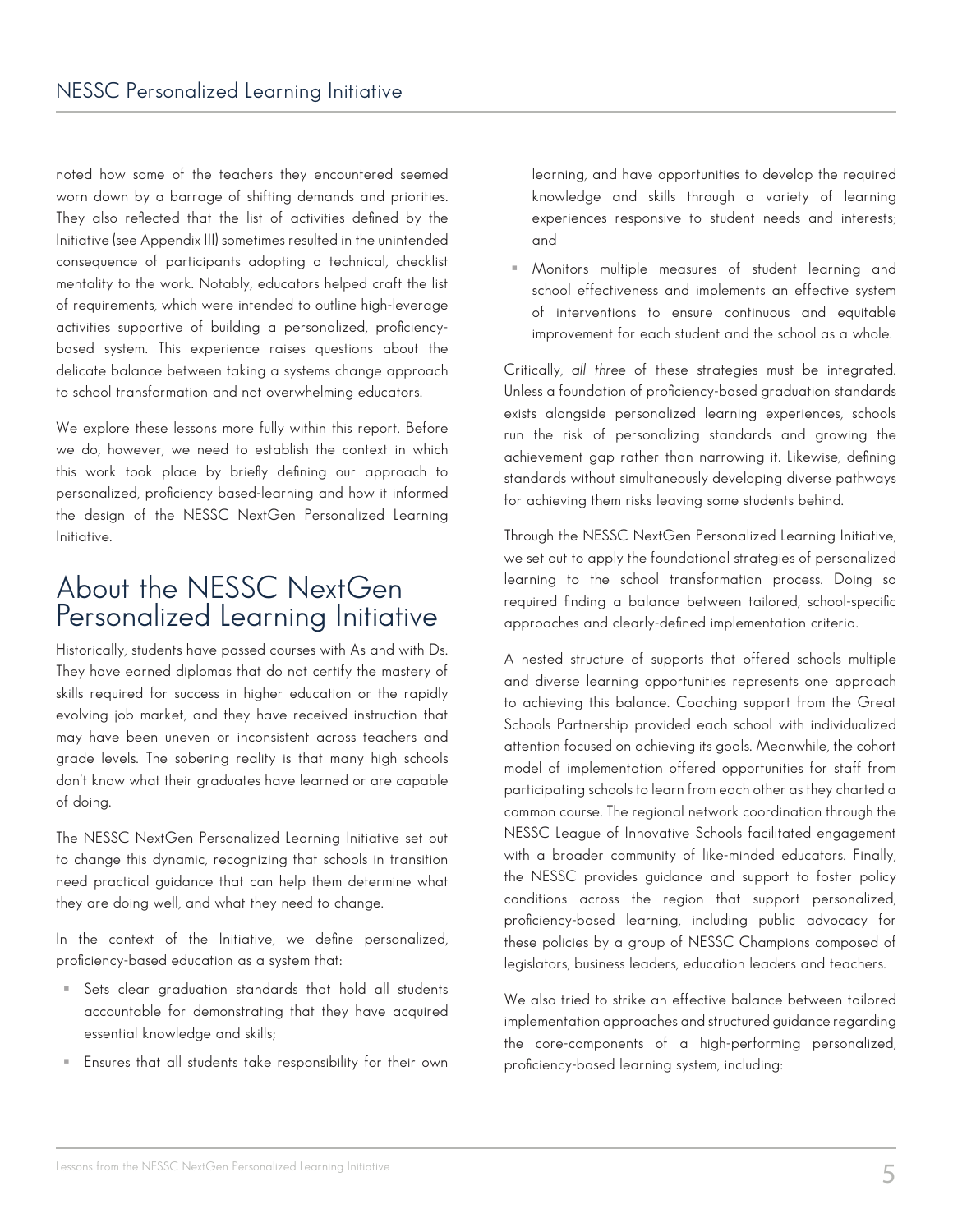- proficiency-based instruction, assessment, grading and reporting;
- a multiple-measures assessment strategy that incorporates authentic demonstrations of learning and personal learning plans;
- a systematic system of interventions;
- personalized learning pathways; and
- broad data collection on school practices.

While each school participating in the NESSC NextGen Personalized Learning Initiative set its own priorities for meeting specific organizational and student needs, 21 activities defined by the project provided clear criteria for meeting expected standards (see Appendix III). For instance, the criterion: *The school has clearly defined graduation learning standards that lead to college and career readiness sets a clear benchmark that spurred schools to develop broad, foundational standards.*  Supports provided by the Initiative created opportunities for each school to meet that benchmark by pursuing activities consistent with its specific context and needs (e.g., bespoke coaching support, site visits, and information exchange with other schools). Likewise, the required Global Best Practices selfassessment process served as a foundational roadmap for all participating schools by identifying specific elements of systemwide implementation without prescribing exactly how schools should pursue them.

### **School Selection Process**

Participation in the NESSC NextGen Personalized Learning Initiative was open to the 75 members of the League of Innovative Schools as of January 2014. In keeping with our goal to apply foundational principles and strategies of personalized learning to the project itself, the selection process for participation was criterion-referenced, not normreferenced or based on relative measures of peer competition.

In other words, we did not look for the best five or ten school proposals, but rather identified all of the schools in the pool of applicants that met articulated standards of capacity, commitment, and readiness (see Appendix V). Similarly, the decision made about each school at the end of each step in the selection process was either "yes" or "not yet"—never "no"—in order to encourage all schools to stay involved in the League of Innovative Schools and continue to grow, even as we devoted targeted support to a smaller subset.

Final selection was determined by a review team composed of members from each of the five NESSC state education agencies, two representatives from NGLC, one representative of the Nellie Mae Education Foundation, one representative of the Bill and Melinda Gates Foundation, and four representatives from the Great Schools Partnership. This team reviewed the schools' proposals as well as summary reports from site visits conducted in November and December 2014. Twelve schools were selected to participate in Cohort 1 based on the high degree of capacity, commitment, and readiness they demonstrated.7 An additional eight schools were identified for Cohort 2, which would continue to develop their readiness in the run-up to implementation the following year.

### **What We Provided**

While Cohorts 1 and 2 received comparable levels of support across the duration of the project (see Table 1), the level of coaching intensity varied depending on where the school was at in its transformation process. Cohort 1 schools received intensive coaching support focused on the core components of a high-performing personalized-learning system in year one, which tapered off in year two as the school increased its capacity to carry out this work on its own. Cohort 2 schools, by contrast, received lighter-touch coaching focused on establishing foundational organizational structures and policies in their preparation year. This was followed by enhanced coaching support in year two as Cohort 2 schools began to engage in core components of implementation.

In all cases, the coaching relationship began with a comprehensive assessment of school capacity, resources, and preparedness. GSP uses an integrated, whole-school coaching model; our goal is always school-wide transformation aligned

<sup>7</sup> Monmouth Middle School (serving grades 5-8) broke away from Monmouth Academy (serving grades 9-12) in 2015, bringing the adjusted number of schools participating in the NESSC NextGen Personalized Learning Initiative to 21.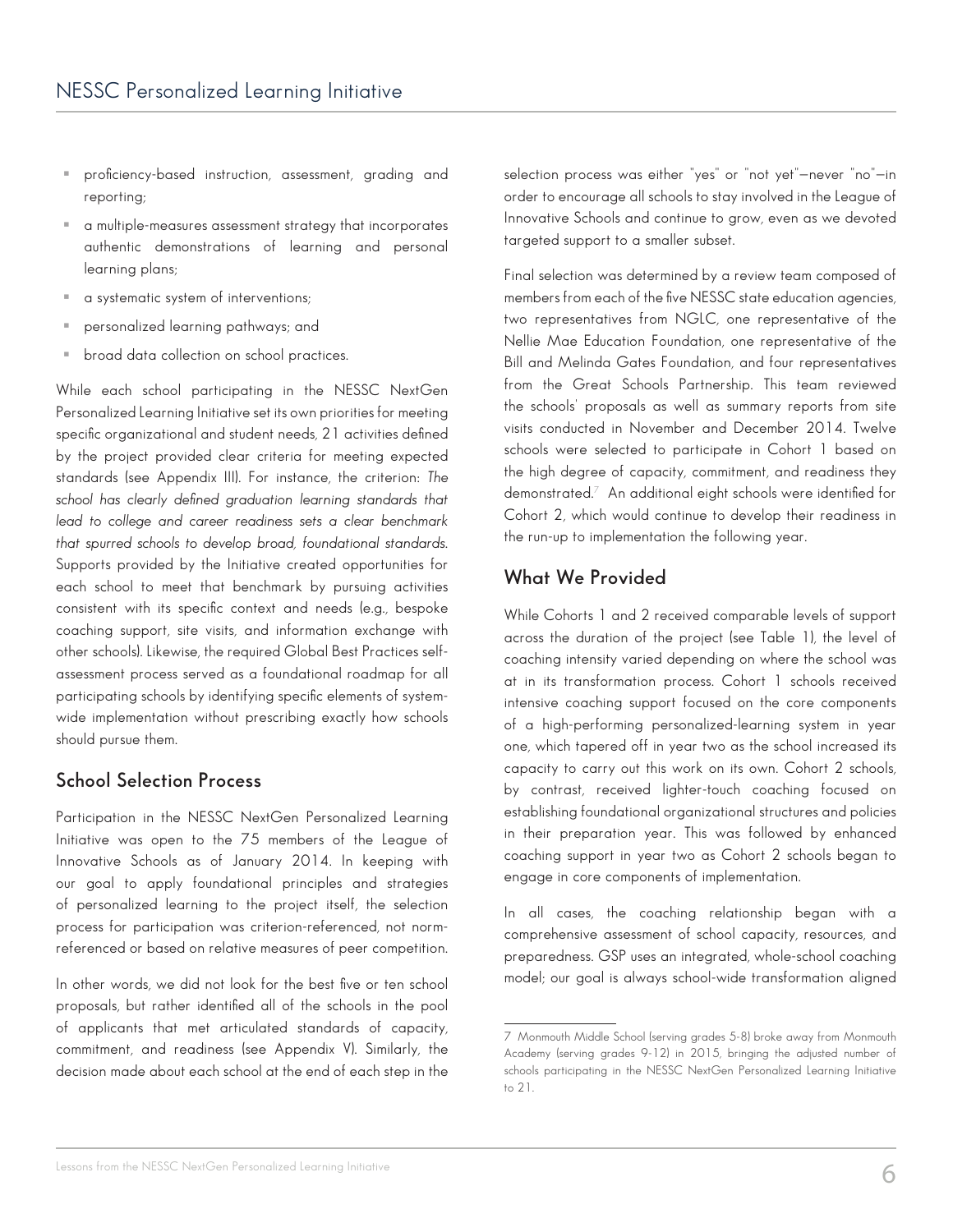### NESSC Personalized Learning Initiative

|                                     | $75$ > 41 > 34 > 32 > 20                                                   |                                                     |                                            |                                       |
|-------------------------------------|----------------------------------------------------------------------------|-----------------------------------------------------|--------------------------------------------|---------------------------------------|
| <b>LIS Member</b><br><b>Schools</b> | <b>Schools</b><br>participate in<br>design<br>institutes                   | Schools opt-<br>in to design<br>support<br>coaching | <b>Schools</b><br>submit full<br>proposals | Schools meet<br>selection<br>criteria |
|                                     | January 2014 <b>Commer 2014</b> Commer 2014 <b>Communicate Summer 2014</b> |                                                     |                                            | December 2014                         |







|                                       | <b>Total Enrollment</b><br>$(2014 - 2015)$ | American Indian or<br><b>Alaska Native</b> | Asian or<br>Pacific Islander | <b>Black or</b><br><b>African American</b> | Hispanic/ Latino<br>of any race | <b>Two or More</b><br>Races | White     |
|---------------------------------------|--------------------------------------------|--------------------------------------------|------------------------------|--------------------------------------------|---------------------------------|-----------------------------|-----------|
| Alan Shawn Feinstein Middle School    | 1149                                       | ú.                                         | $\epsilon$                   | 17                                         | 32                              | 14                          | 1078      |
| Cabot School                          | 178                                        | ٠                                          | ٠                            | $\star$                                    | ÷                               | ٠                           | 169       |
| Central Falls High School             | 742                                        | ٠                                          | ٠                            | 86                                         | 545                             | 34                          | 70        |
| Cumberland High School                | 1283                                       | ٠                                          | 25                           | 34                                         | 104                             | 45                          | 1075      |
| Deer Isle-Stonington High School      | 113                                        | ٠                                          | ٠                            | ٠                                          | ٠                               | ×.                          | ٠         |
| Great Bay Charter School              | 113                                        | $\bullet$                                  | ¥                            | $\overline{\phantom{a}}$                   | ¥                               | $\bullet$                   | 102       |
| Hall-Dale Middle School & High School | 541                                        | ٠                                          | ٠                            | ٠                                          | ٠                               | $\bullet$                   | ٠         |
| Harwood Union Middle/High School      | 519                                        | $\star$                                    | $\omega$                     | ٠                                          | $\epsilon$                      | $\bullet$                   | 498       |
| High School in the Community          | 282                                        | ٠                                          | ٠                            | 116                                        | 121                             | ×                           | 38        |
| Manchester School of Technology       | 845                                        | $\Delta$                                   | 15                           | 42                                         | 99                              | 16                          | 670       |
| Metropolitan Business Academy         | 391                                        | ٠                                          | ٠                            | 152                                        | 136                             | ٠                           | 89        |
| Monmouth Academy                      | 221                                        | ٠                                          | ٠                            | ٠                                          | ×.                              | ×.                          | ٠         |
| Monmouth MS                           | 227                                        | ٠                                          | ٠                            | $\bullet$                                  | $\epsilon$                      | $\bullet$                   | ٠         |
| New Fairfield High School             | 933                                        | ٠                                          | 13                           | $\bullet$                                  | 57                              | 16                          | 836       |
| New Fairfield Middle School           | 629                                        | ٠                                          | 13                           | $\overline{\phantom{a}}$                   | 39                              | 14                          | 554       |
| New Haven Academy                     | 264                                        | ٠                                          | ×.                           | 164                                        | 64                              | $\star$                     | 27        |
| Noble High School                     | 1080                                       | ٠                                          | ٠                            | $\bullet$                                  | ٠                               | $\lambda$                   | $\bullet$ |
| Pittsfield Middle/High School         | 269                                        | $\alpha$                                   | $\alpha$                     | ٠                                          | ×                               | ٠                           | 258       |
| Ponaganset High School                | 651                                        | ٠                                          | $\epsilon$                   | ٠                                          | ٠                               | ×                           | 633       |
| Richmond Middle/High School           | 163                                        | $\star$                                    | $\bullet$                    | ٠                                          | ٠                               | $\star$                     | $\star$   |
| <b>Twinfield Union School</b>         | 388                                        | ٠                                          | ٠                            | $\bullet$                                  | $\bullet$                       | 19                          | 349       |
| Total                                 | 10981                                      | $\mathbf{0}$                               | 66                           | 611                                        | 1197                            | 158                         | 6446      |
| * Data suppressed for confidentiality |                                            |                                            |                              |                                            |                                 |                             |           |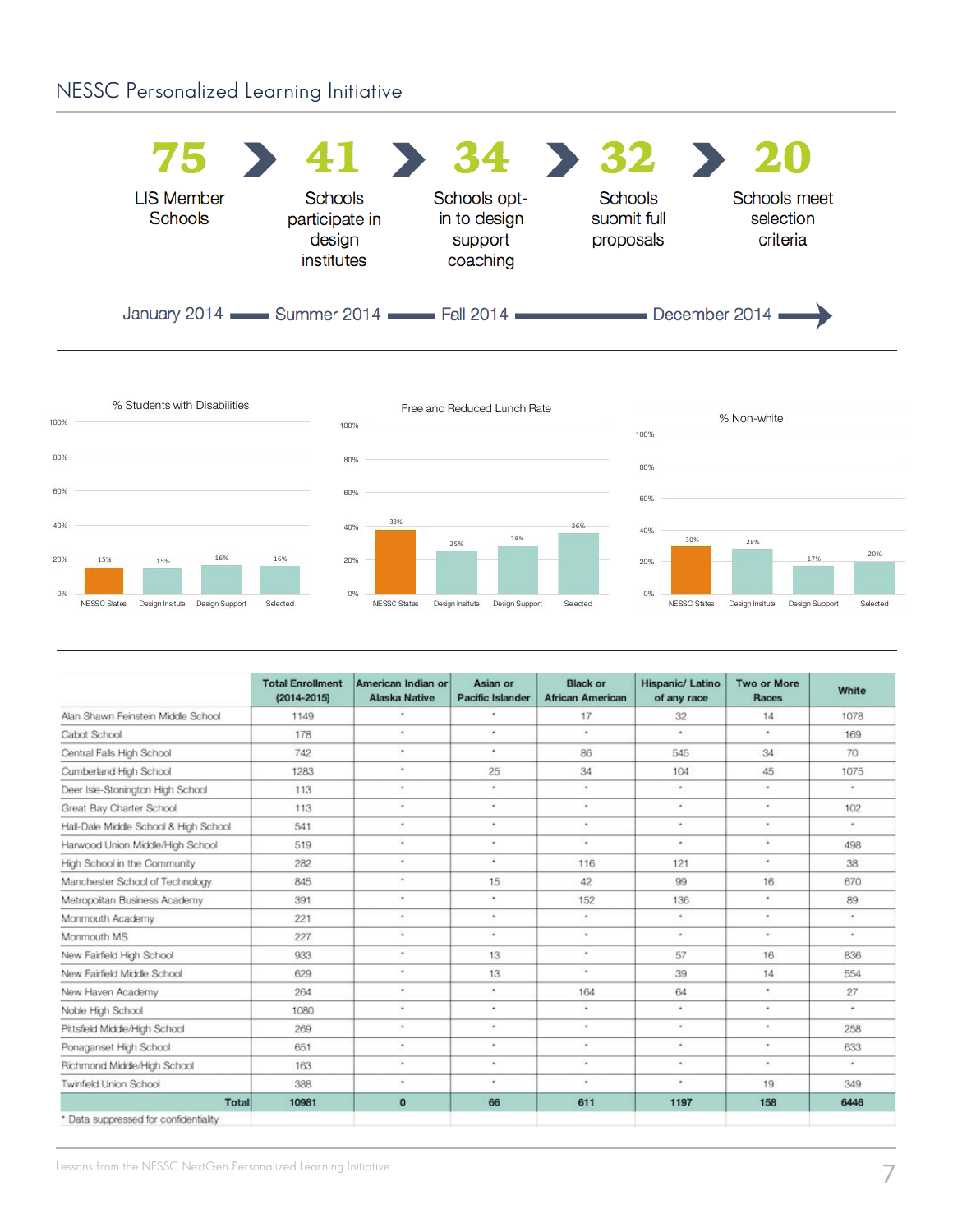with *Global Best Practices*, even when schools opt for coaching services, technical assistance, or professional development that primarily targets a smaller number of staff. Similarly, while coaching support looks different in each school, all coaches have the primary role of keeping the school community focused on achieving its goals regardless of obstacles or setbacks encountered along the way.

### Outcomes of the NESSC NextGen Personalized Learning Initiative

This report focuses on establishing what changed in schools as a result of participating in the NESSC NextGen Personalized Learning Initiative. While student impact is the ultimate goal of this work, the causal pathway from school change to student achievement cannot be fully explored within the grant implementation period covered here. It will take time for students to experience the changes introduced by the Initiative, and for those experiences to influence students' learning outcomes as measured by common metrics (e.g., standardized test scores, school- or district-based performance assessments, or graduation rates).

|                | <b>Application Year</b> | Year 1                                            | Year 2                                     |  |  |
|----------------|-------------------------|---------------------------------------------------|--------------------------------------------|--|--|
|                | Design                  |                                                   | Implementation                             |  |  |
|                | Design Institute        | 60 days coaching<br>$\blacksquare$                | 20-30 days coaching<br>$\blacksquare$      |  |  |
| Cohort 1       | 4 days coaching         | \$25,000<br>г                                     | Principals' PLG<br>$\blacksquare$          |  |  |
|                |                         | Principals' PLG<br>л                              | LIS Meetings<br>$\blacksquare$             |  |  |
| $(12$ Schools) |                         | <b>LIS Meetings</b><br>$\blacksquare$             | NESSC Conference<br>$\blacksquare$         |  |  |
|                |                         | <b>NESSC Conference</b><br>л                      | Teaching + Learning Institute<br>$\Box$    |  |  |
|                |                         | <b>PLG Facilitator Training</b><br>$\blacksquare$ | <b>Celebration Event</b><br>$\blacksquare$ |  |  |
|                | Design                  |                                                   | Implementation                             |  |  |
|                | Design Institute        | 30 days coaching                                  | 40 days coaching<br>$\blacksquare$         |  |  |
| Cohort 2       | 4 days coaching         | \$25,000<br>п                                     | Principals' PLG<br>$\blacksquare$          |  |  |
|                |                         | Principals' PLG<br>п                              | <b>LIS Meetings</b><br>$\blacksquare$      |  |  |
| (8 Schools)    |                         | LIS Meetings<br><b>III</b>                        | NESSC Conference<br>$\blacksquare$         |  |  |
|                |                         | <b>NESSC Conference</b><br><b>III</b>             | Teaching + Learning Institute<br>$\Box$    |  |  |
|                |                         | <b>PLG Facilitator Training</b>                   | <b>Celebration Event</b><br>$\Box$         |  |  |

### **Table 1: The NESSC NextGen Personalized Learning Initiative provided schools phased support.**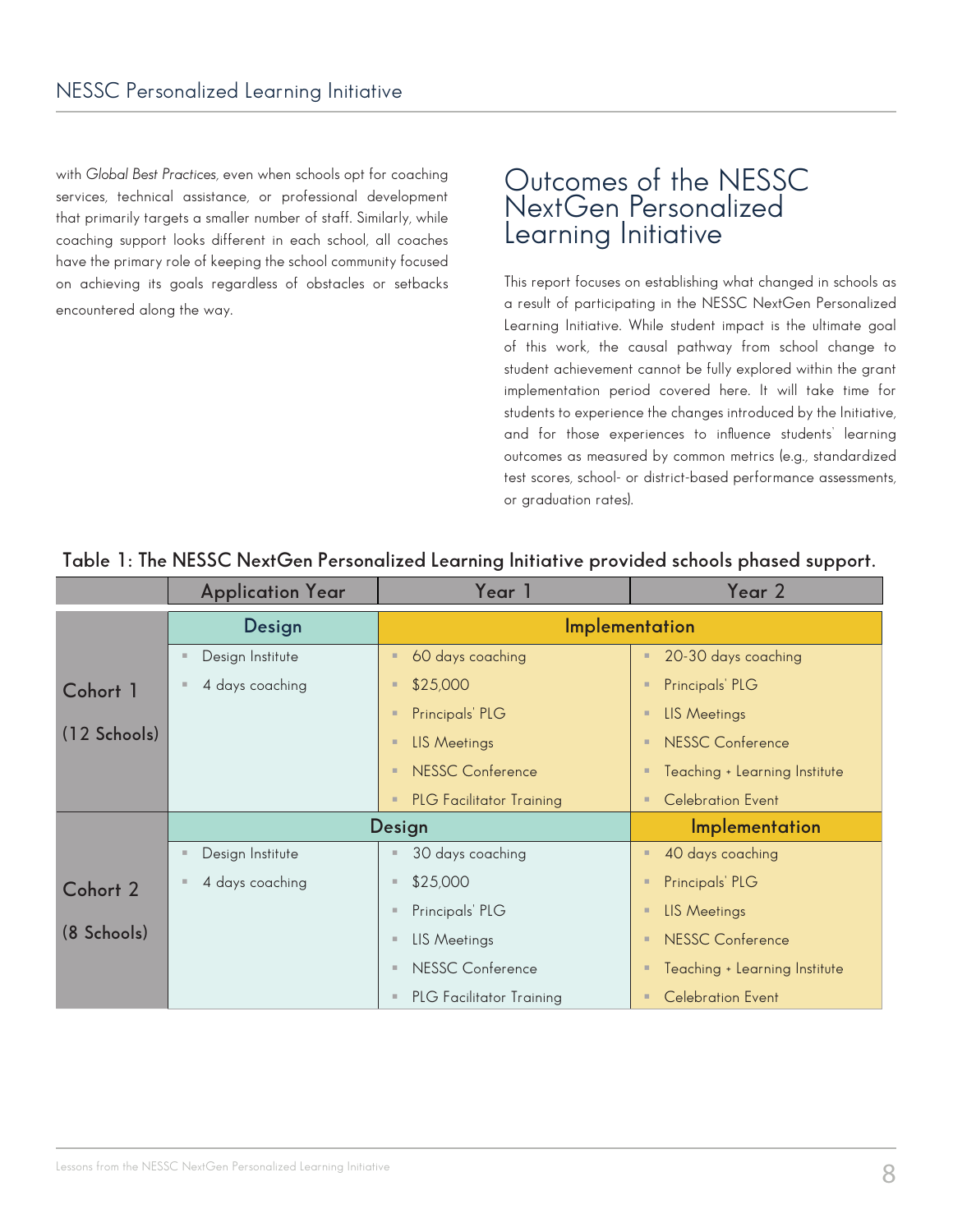By establishing an initial understanding of what was accomplished at the school level, this report sets the necessary foundation for eventually identifying the contribution of the Initiative to student impact indicators. Anecdotal evidence collected over the course of the Initiative also suggests how the adoption of practices including proficiency-based learning and multiple learning pathways have informed teacher practices in ways that have already begun to transform how students understand their own learning.

The NESSC NextGen Personalized Learning Initiative envisioned school transformation toward personalized, proficiency-based learning as a systemic effort, requiring synchronized changes in multiple domains (i.e., 21 defined activities aligned to the 20 dimensions of *Global Best Practices<sup>8</sup>;* see Appendix III). This type of complex transformation cannot be assessed by a single measure. Instead, it depends on the synthesis of multiple data points and perspectives. In addition to schools' own documentation of the completion of defined activities, we examined their *Global Best Practices* self-assessment scores from the Design (August 2014) and Implementation (June 2017) phases of the Initiative. We also asked school leaders and coaches to describe their experience and identify the most significant change that they perceived as a result of this work. <sup>9</sup>

### **Sequencing technical and adaptive changes**

Achievement of the common activities defined by the Initiative according to each school's unique benchmarks was consistently tracked throughout the grant period using a combination of self-assessments, school reporting, and periodic documentation by GSP coaches. All participating schools reported making progress across all 21 defined activities. 17 schools reported that they had achieved at least half of the defined activities, while 9 of these same schools reported that they were 70% complete.

The slower progress of three of the five schools reporting more limited uptake can be partially explained by a change of principal that occurred mid-way through the grant period. New principals and GSP coaches alike reflected that schools lost momentum when they experienced a change in leadership. New leaders experienced steep learning curves, both to familiarize themselves with the school and to learn about their school's participation in the Initiative. Not having taken part in the decision-making process to join the Initiative, new principals found themselves in the challenging position of being expected to lead the work. Leaders and coaches both cited lack of capacity and focus as challenges to inducting new principals to the work of the Initiative. Bi-monthly Principal Professional Learning Group (PLG) meetings were emphasized by some new leaders as particularly beneficial in this regard. One new principal noted, for instance: "Seeing the struggles of the position through the eyes of people who have been doing it longer than I have has been really helpful."

Grouping activities by rate of completion gives some indication of the sequencing of activities adopted by schools in pursuit of personalized, proficiency-based learning (see Table 2). All five activities identified as complete by at least 18 of the 20 participating schools qualify as technical challenges with known solutions that can be implemented relatively easily (e.g. participation in training, purchasing computing devices or internet bandwidth). These types of changes are often relatively easy to check off the list, but on their own, are usually insufficient for inducing transformative change.

All five defined activities for which schools reported the lowest rates of completion qualify as adaptive challenges. Unlike technical changes, adaptive challenges do not have a known solution.<sup>10</sup> Moreover, they depend on the engagement of multiple stakeholders, rather than the benevolent wisdom of an expert. The activities with the lowest rates of completion require new behaviors on the part of school leadership and staff as well as colleagues at other schools, students, and parents. Coaches sometimes played a coordinating role, identifying different strengths and areas for growth across the school system. In doing so, they helped schools identify focused areas of work that would support broader transformation efforts. As one principal from Vermont explained: "It's been good to have

<sup>8</sup> In 2016, the Great Schools Partnership published a revised 2nd Edition of *Global Best Practices* that includes two additional dimensions in a new category dedicated to district-level practices.

<sup>9</sup> For an overview of the Most Significant Change method and resulting stories, see Appendix IV.

<sup>10</sup> See, for instance, Ron Heifetz, *Leadership Without Easy Answers* (Cambridge, Massachusetts: Harvard University Press, 1998).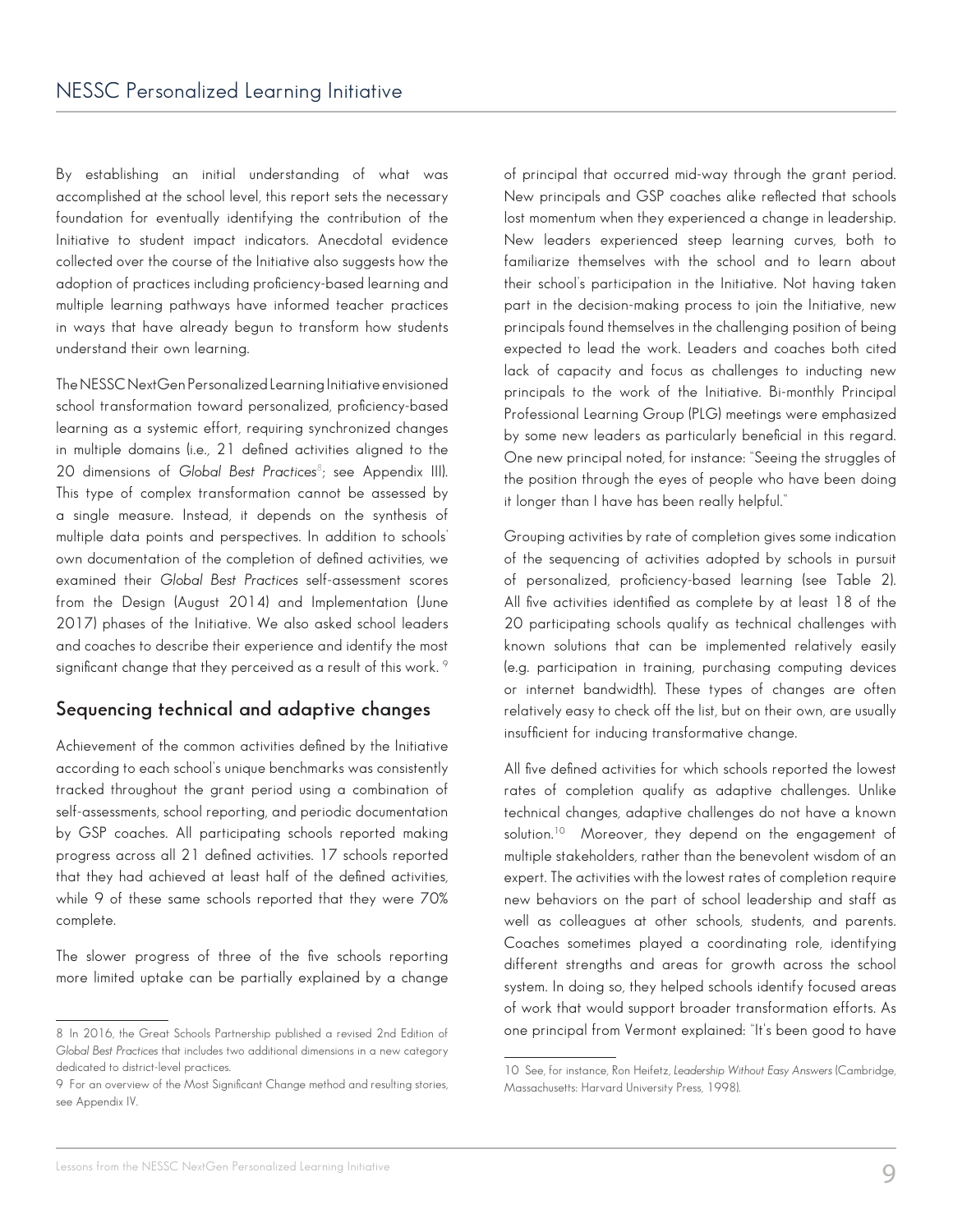**Table 2: Activities with the highest rates of completion tend to be more technical in nature while the activities with the lowest rates of completion required adaptive change.** 

\*

| NESSC NextGen Personalized Learning Initiative Defined Activities                                                                                                                                                                                                                                                                                                                 | # of Schools That<br>Completed the<br>Activity <sup>*</sup> |
|-----------------------------------------------------------------------------------------------------------------------------------------------------------------------------------------------------------------------------------------------------------------------------------------------------------------------------------------------------------------------------------|-------------------------------------------------------------|
| 5 Activities with the Highest Completion Rate                                                                                                                                                                                                                                                                                                                                     |                                                             |
| (3) The school must have adequate bandwidth to support access for all students.                                                                                                                                                                                                                                                                                                   | 20/20                                                       |
| (4) School must have trained Professional Learning Group facilitators.                                                                                                                                                                                                                                                                                                            | 20/20                                                       |
| (21) The Principal participates in a monthly meeting (in-person, virtual, and/or phone-call) with other<br>principals in the LIS in a Professional Learning Network sharing successes, discussing and addressing<br>challenges, and learning with and from one another. The superintendent assures that the principal<br>will have the time and support to meet this requirement. | 20/20                                                       |
| (12) Every student has access to an electronic computing device (either via a bring your own device<br>policy of provided by the school).                                                                                                                                                                                                                                         | 19/20                                                       |
| (1) The school has clearly defined graduation learning standards that lead to college and career<br>readiness (and is on track to adopt these for the start of the 2015-2016 school year).                                                                                                                                                                                        | 18/20                                                       |
| 5 Activities with the Lowest Completion Rate                                                                                                                                                                                                                                                                                                                                      |                                                             |
| (18) The school has implemented a system of comprehensive interventions and supports that provides<br>support to every student.                                                                                                                                                                                                                                                   | $10/19*$                                                    |
| (16) The principal and other educators in the building regularly visit classrooms and collect data<br>about the extent to which instructional practices are aligned with personalized learning and share<br>and analyze data on the overall instructional patterns with the full faculty at least twice a year.                                                                   | 11/20                                                       |
| (7) Students are empowered to make demonstrable decisions about how, when, and where they<br>engage in learning within classrooms and in other settings.                                                                                                                                                                                                                          | 10/20                                                       |
| (8) Every student completes and submits an application to college, the armed services, career or trade<br>licensing program, certificate-producing training program, or equivalent.                                                                                                                                                                                               | $5/17**$                                                    |
| (17) The school has a formal process to share information on student learning between middle and<br>high school teachers.                                                                                                                                                                                                                                                         | $6/19**$                                                    |

\* One school marked this activity N/A

\*\* This activity did not apply to the three middle schools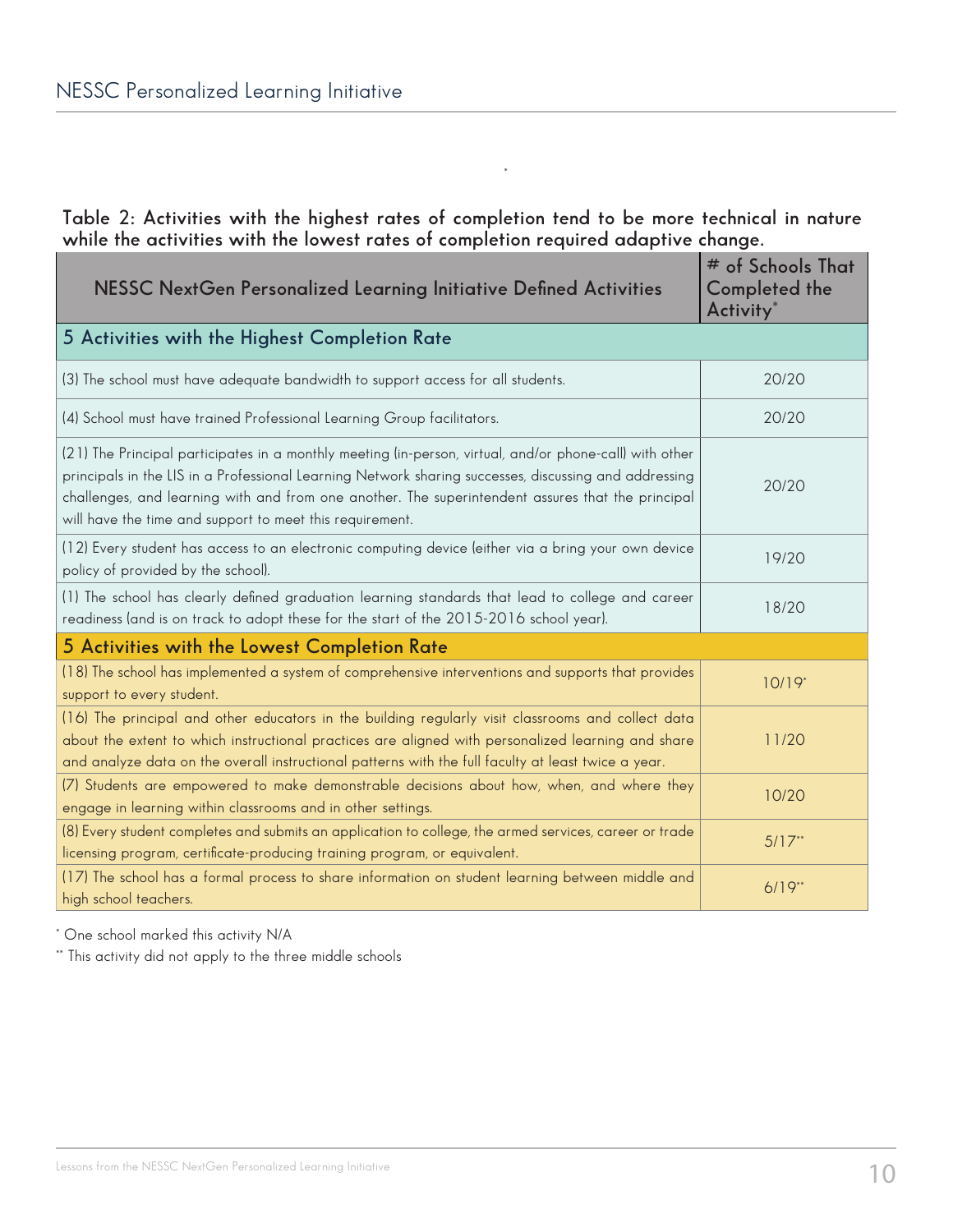somebody coming in and keeping us on track. And also letting us know that what feels insurmountable is okay. You don't have to have all of the answers right now. Focus back on teaching and learning. Focus back on what matters to kids. The rest will start to fall into place."

We return to this observation when discussing our lingering questions, below.

*"Part of our role was having individual, informal conversations with teachers just to ask, 'What's going well for you? What are your challenges right now? And what do you wish you could learn about?' Understanding what teachers needed informed conversations that we would have with the leadership team."*

*– GSP Coach*

### **A closer look at three commonly experienced outcomes**

Each school's experience of this work is unique. *Global Best Practices* self-assessment scores and varying rates of completion across the 21 defined activities clearly demonstrate that different schools are at different places. The steps that they took as a result of participating in the Initiative reflect those differences. That said, triangulating the available data reveals some cross-cutting experiences and areas of growth. Three commonly experienced changes are summarized here.

### **1) Systems and Structures to Support Proficiency-Based Learning**

Schools consistently identified the creation of systems and structures to support proficiency-based learning as a primary outcome of participating in the Initiative. Approximately 75% of schools indicated that they had completed the defined activities associated with creating proficiency-based learning and assessment systems. Improvements along these dimensions were similarly documented in *Global Best Practices* selfassessment scores (see Appendix II).

When asked to reflect on their experience of participating in the NESSC NextGen Personalized Learning Initiative, both school leaders and GSP coaches described structural shifts within a systems-change model as a primary focus of their work. Notably, the ways in which schools discussed their experience of creating these structures blurred the boundaries between technical and adaptive work. Schools recounted how designing a standards-based grading system often started out as a technical initiative, focused narrowly on the identification of performance indicators and scoring criteria. However, many schools ultimately experienced creating systems to implement proficiency-based learning as an adaptive change process, noting the interconnectedness of graduation standards, assessments, and the instructional practices employed by teachers. The most significant change story 'Systems' captures the holistic experience of implementing structures supportive of personalized, proficiency-based learning (see Appendix IV). Revising graduation standards and assessment practices initiates a chain reaction that touches other elements of the school system ranging from curriculum design to student habits of work and parent expectations.

As with so much of this work, the best examples come from schools that have wrestled with the work and, in so doing, translated abstract concepts into concrete practice. One school leader from Vermont discussed changes in systems and structures by focusing in on the ways in which teachers talk about their practice and discuss student work. The ninth grade team in particular shows signs of promising practice in how they have reimagined their team meeting time:

*It's not all of the same players anymore, but the structure of these meetings have changed. [Now, teachers] look at student work and they try to strategize. They do a lot more planning together, talking about trying different strategies in the classroom and being more open to being in each other's classrooms. It really has taken that shift.*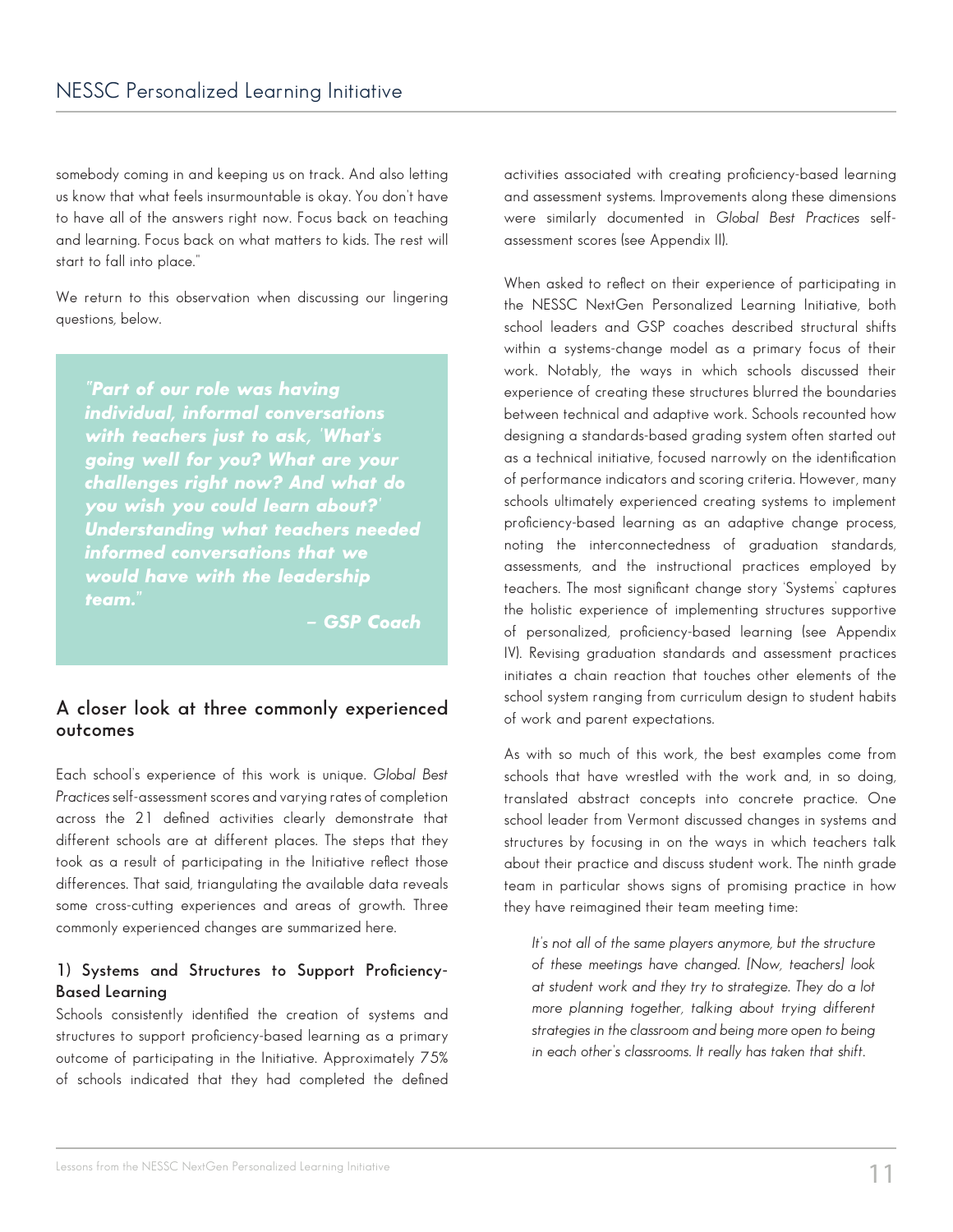The same school leader then went on to describe a broader change across the school in how teachers support each other in honing their instructional practice:

*We did put in a structure a couple of years back, three years ago, I guess, around learning communities. We have interdisciplinary learning communities that run like professional learning groups. They meet twice a month and each team is just really starting to figure out how to utilize that time in a really focused way that's specific to teaching and learning. Initially, we used some of that time to lay the foundation for building a personalized, proficiency-based learning system. Now the teachers are really starting to lead their interdisciplinary learning communities themselves, and are using protocols to unpack dilemmas or look at student work. That evolution took some time. Initially, the old-school people were a little bit disruptive when we tried to follow protocols. Now, teachers are actively coming to these groups. They want to do this. So that's really taking shape.* 

This example of how a school has persevered to establish structures and systems that support professional learning for teachers within and across teams illustrates the dual technical/adaptive nature of driving school transformation. The establishment of professional learning communities or common teacher planning time is a technical shift that can be mandated by administrators and designed into the school schedule. How teachers and leaders alike use this time determines whether the activity will have a technical or adaptive effect on broader school transformation efforts.

### **2) Student Voice and Choice**

Creating more voice and choice for students about how, when, and where they engage in learning was highlighted by a minority of participating schools as the most significant change to result from their participation in the Initiative. This theme is interesting because it demonstrates how schools can experience the work of transitioning to a personalized, proficiency-based system as resulting in significant achievements while still openly acknowledging those same achievements as areas for continued growth. Creating opportunities for student voice and choice can entail a seismic shift from traditional expectations about what teaching and learning should look like.

School leaders that identified increased student involvement in the instructional component of their own learning as their most significant change were also quick to point out that it has been a difficult journey. The most significant change story in Appendix IV describes this work as *incremental*, *cyclical,*  and *responsive*. These descriptors again hint at the need to integrate technical solutions (e.g. an established process for endorsing and assessing learning opportunities that occur outside of a traditional classroom environment) and more adaptive behavioral or attitudinal shifts (e.g., students taking initiative for designing their own learning).

Half of the schools participating in the Initiative reported some improvement along the Multiple Pathways dimension in their final *Global Best Practices* self-assessment. A quarter of schools reported no change. The remaining quarter scored themselves lower on their final assessment than they had previously, potentially reflecting improved or more nuanced understanding of what introducing opportunities for greater student voice and choice entails. Moreover, only half of the schools participating in this Initiative indicated they completed activities related to empowering students to make decisions about how, when and where they engage in learning. These findings are again consistent with an adaptive change process, where the nature and scale of the challenge continues to emerge even as you are taking steps to address it.

The school leaders that discussed the changes they have made toward establishing multiple learning pathways, described different approaches toward achieving a common end. At a participating school in Maine, multiple learning pathways show up in how students choose to demonstrate proficiency:

*There will be at least two anchor competencies or standards that go with any design question [in our Applied Learning model]. Additionally, students will have the opportunity to choose other standards that they would like to demonstrate through that design question. So, if a student is partially proficient on a particular standard he may think: "Hey, I can use this project to reach proficiency through this design question." Meanwhile, another student may have already reached*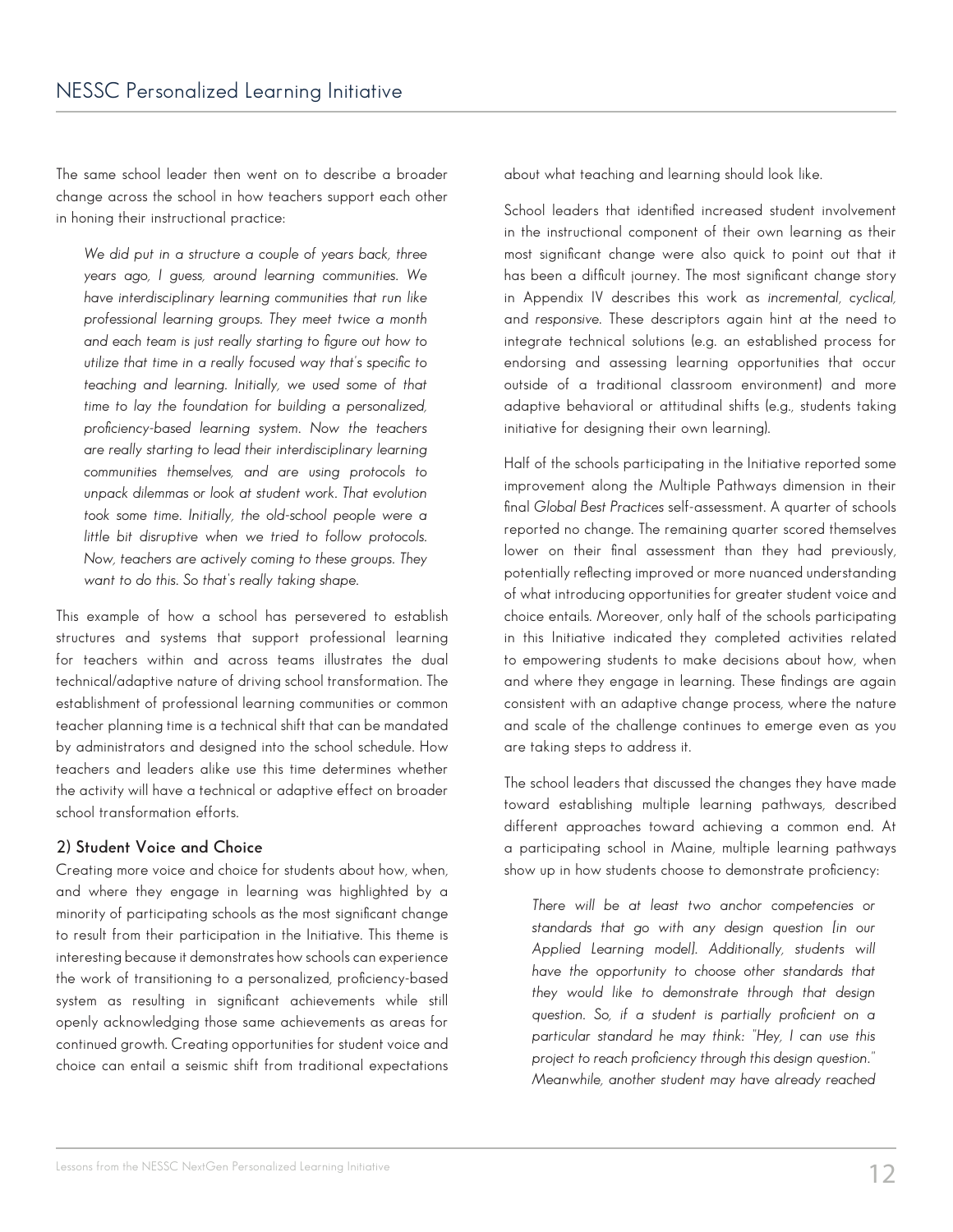*proficiency in that same area, but is going to look at the design question and think: "Hey, I think I can move beyond proficiency with this design question by going deeper in my learning."*

In this example, the creation of multiple learning pathways encourages students to take ownership over their own learning by accommodating different approaches to addressing a common design question.

A participating school in Vermont implemented multiple learning pathways in a way that emphasizes student choice of learning content within boundaries that establish common learning standards. In the words of this school leader:

*When I first showed up, the number one complaint I would get over and over again from kids and adults was the lack of electives. That is not what I get anymore... Even though we're not offering any more electives, that theme has gone out the window because of the themed skill-based approach that we have adopted. There is a lot more freedom for kids to say, "Here's what we want." For example, if we're working on responding to a text in English class, the text doesn't have to be the same for everybody. Or if we're working on a certain project in history, students are not all studying the same thing. So, maybe you're learning about World War II, but you're learning about it from five different projects that five different groups did.* 

For small schools like this one, this approach to implementing multiple learning pathways created choices for students without adding new elective courses. Sustaining a program like this, however, requires a shift in mindset on the part of both teachers and students. Teachers have to be willing to let go of control over certain aspects of student learning (e.g., allowing students to select from different texts), while students need to understand that some aspects of their learning will be selfdirected (e.g., determining how a group project aligns to the overall class objective).

#### **3) Establishing a Shared Mission and Vision**

Drafting a mission statement is a technical solution for providing a school direction. Living that mission at the school

requires an adaptive response from all members of the school community. *Global Best Practices* describes three distinct areas of effort required for establishing a shared mission and vision: (1) clearly articulating a mission and vision that exemplifies the shared principles and ideals of the school community, (2) obtaining endorsement of the mission and vision from the school community, and (3) using the mission and vision to guide action planning and decision-making processes. Several schools identified getting everyone on the same page as the most significant change to occur as a result of participating in the Initiative. School leaders consistently noted the absence of a tried-and-true model of personalized, proficiency-based education that they could easily communicate to staff, students and other stakeholders. Getting everyone on the same page was, therefore, an important part of the school transformation process. As noted above, sometimes this entailed finding opportunities for integrating piecemeal changes under a unifying umbrella. In other instances, establishing a shared mission and vision was a process of articulating what it means for personalized, proficiency-based learning to be a core feature of how the school functions.

Again, the challenge of establishing a shared mission and vision requires both technical and adaptive work. The Design Phase of the Initiative required all schools to develop action plans aligned with a clear vision for implementing personalized, proficiency-based learning that would provide the overarching vision for their transformation efforts, an example of technical work. Breathing life into those plans, however, is an adaptive process. Not surprisingly, perhaps, schools reported variable rates of completion for the activities corresponding to this theme, such as the school board taking steps to support proficiency-based graduation. GSP staff also noted anecdotal differences in how schools transitioned from the 4-day Design Institute back to their school setting. There seemed to be more appetite for engaging in adaptive work where schools leaders were able to build and sustain collective buy-in to the overarching vision. Where action planning at the school looked more like creating an itemized checklist, the subsequent work tended to look more technical.

One aspect of establishing a shared mission and vision for personalized, proficiency-based learning entails coming to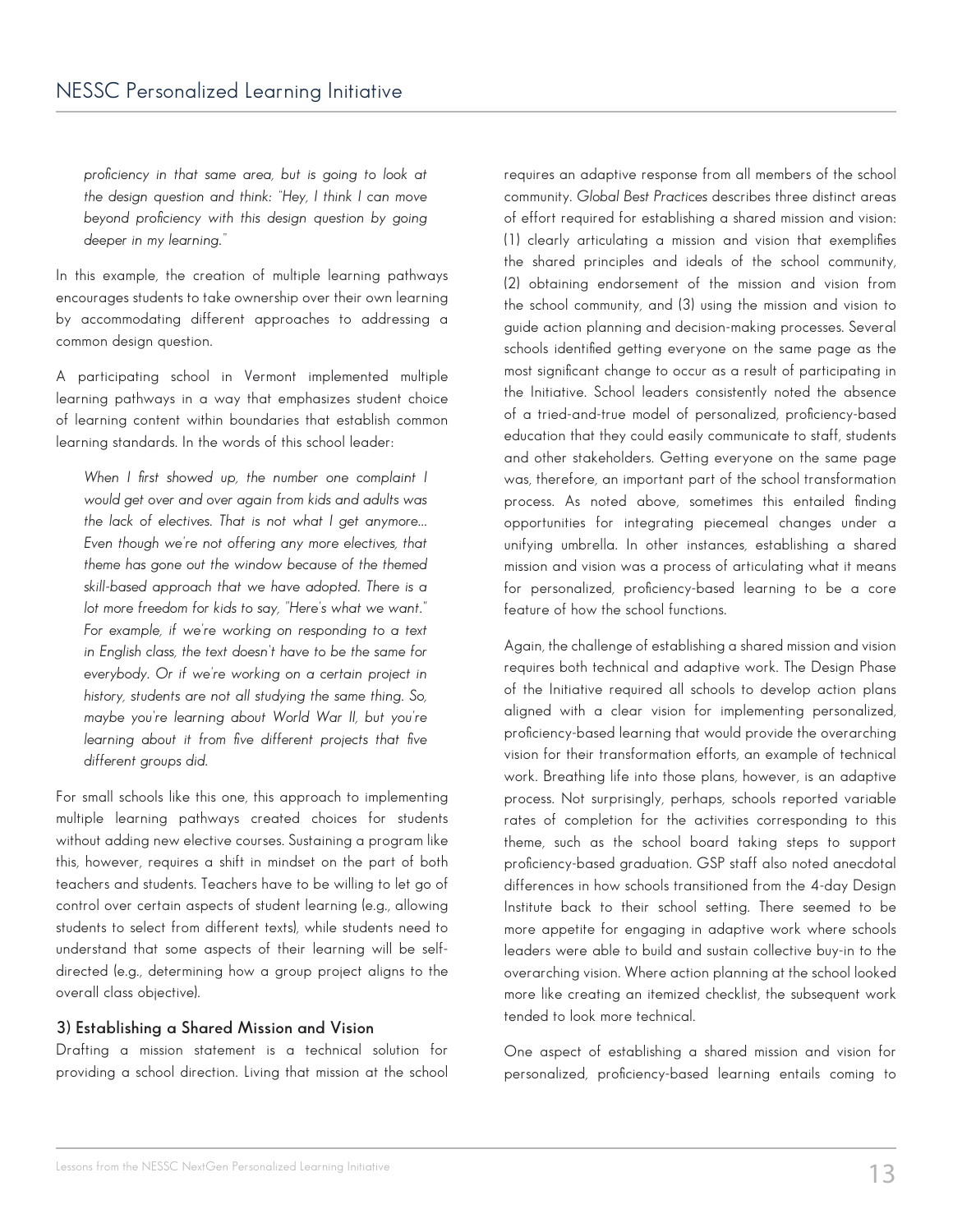terms with the issue of grading. Both coaches and school leaders shared examples of challenges they experienced in creating common expectations and grading practices across teachers. These same expectations and practices also need to be understood and internalized by students and their parents. One school leader from Vermont described the shift that accompanied a shared vision for grading student work this way:

*I think that how it probably used to look was, "Here's the score that you got. This is your grade. This is what you need to do if you want to get a better grade. If you want to get an A, maybe you need to do this, that, or the other thing." Whereas now, it's more of a criterion-based conversation. Students are actually using the language, such as: "So if I need to do a better job citing evidence, do you have models [I can look at]..." It's really about using that language and having a better understanding, in specific terms, of what students need to do to improve their learning. I think students can articulate their strengths and challenges more specifically, and in terms of the skills and content. Whereas before, I don't think they could do that.* 

Once again, this example points to distinctions between technical and adaptive change. Implementing a proficiencybased grading system is a technical process of defining scoring criteria. Students taking ownership over the results of their learning—and areas for improvement—entails an adaptive change in the mindset and behavior of students and teachers alike.

### **Supports + Barriers**

Schools consistently identified GSP coaching support and opportunities to connect with other schools immersed in the same work as the most valuable aspects of participating in the Initiative. Both responses point to the adaptive nature of school transformation efforts, particularly the challenge of disrupting entrenched behaviors and ways of working. Schools described the value of working with their GSP coaches variously as "helping us keep our nose to the grindstone in implementing student-centered learning practices" and "having our coach there ... kept us pushing on—and on target—when we got busy and off track."

With respect to networking opportunities, leaders identified a range of supports that they found valuable depending on their specific needs. School leaders found particular value in opportunities to share and collectively solve real dilemmas. Nearly half of the school leaders participating in the Initiative said that the bi-monthly Principal Professional Learning Group (PLG) meetings helped to 'normalize' their fears and concerns, leading to a feeling that they are not in this alone.

A similar number of school leaders also noted the value of school visits, in the role of both visitor and host. The 21 interviews surfaced 15 distinct practices/innovations that had been transferred from one school to another, spanning topics from transcript design and digital portfolios to scheduling intervention blocks and optimizing advisory time. Several school leaders emphasized the importance of finding the "right match" or other schools "like mine" when planning site visits or adopting practices from elsewhere. As one school leader from Rhode Island explained: "We've kind of taken things in bits and pieces and mushed them all together in a way that works for us. We reached out to at least two different schools. And our coach provided resources and materials. It certainly wasn't something that could have been done without the research and the connections that we had though the LIS."

During the Design Phase of the Initiative, we also asked schools about the barriers they perceived and/or experienced in taking on this work. Notable themes include:

- Difficulty identifying appropriate supports and interventions for students, particularly where there is a lack of shared academic expectations and/or there is a stigma attached to revision and remediation;
- Staff turnover and uneven capacity;
- Uncertainty about how to effectively use data to differentiate and personalize learning;
- **Lack of funding, especially to cover the cost of time required** for teachers to engage in necessary collaboration and professional development; and
- Challenges related to equity and diversity, including lack of diversity among staff.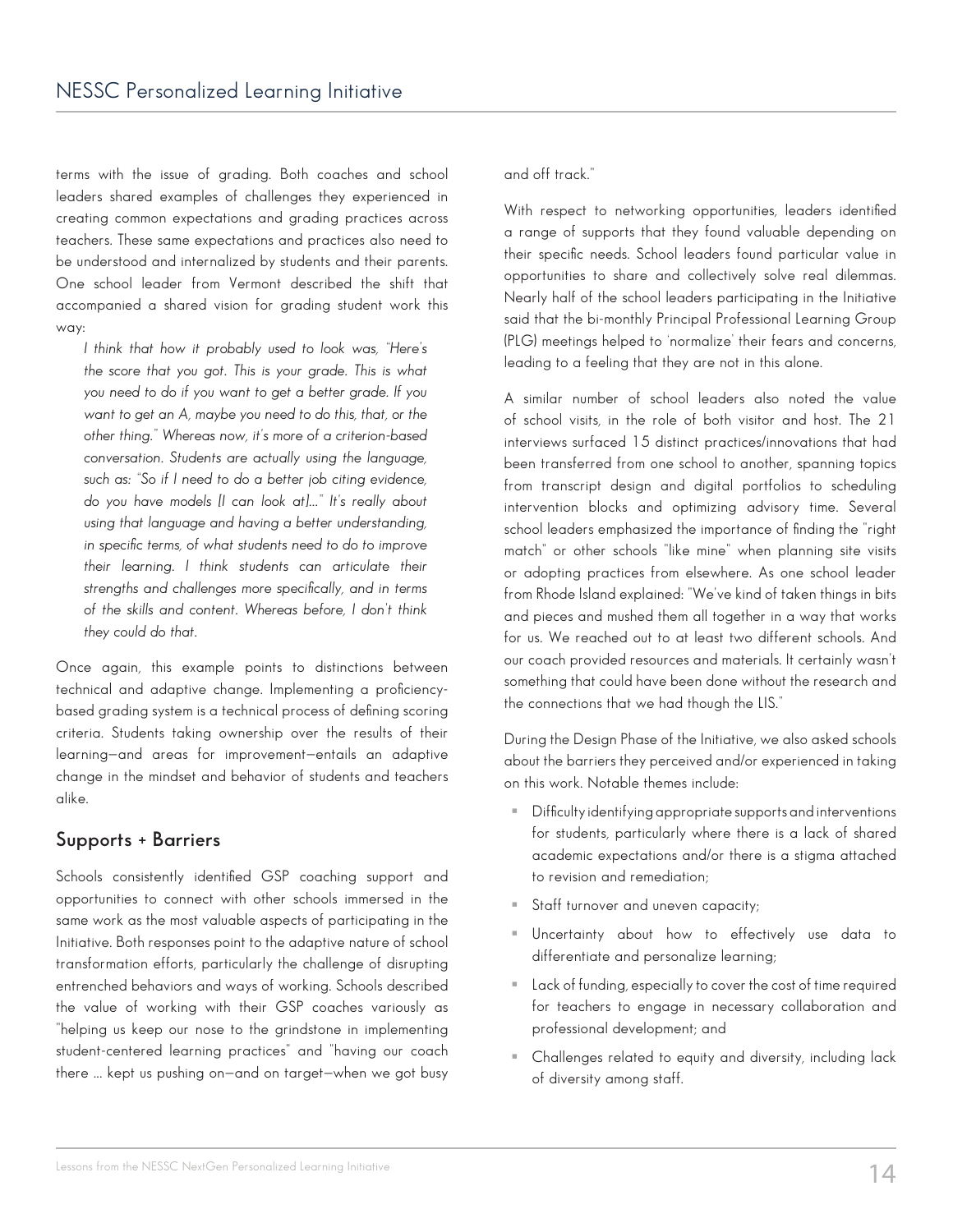These same themes re-surfaced in interviews with school leaders as the Initiative began to wind down. While tailored coaching support and grant funding provided through the Initiative helped alleviate some of these tensions in some schools during the implementation period, the underlying challenges that leaders perceived in doing this work remained.

As we continue to pursue this work in partnership with schools, we are also continuing to iterate within the NESSC League of Innovative Schools (LIS). Drawing from improvement science, we are identifying new ways to help schools refine their collaborative learning communities in ways that accelerate improvement by facilitating real time school-to-school communication and problem solving. We are also collaborating with teacher preparation programs to create a pipeline for teacher candidates to engage with the LIS while completing their programs of study and during their first three years of employment (even if the school at which they work is not yet an LIS member).

### **Sustainability**

From the outset, the NESSC NextGen Personalized Learning Initiative adopted a two-pronged approach to sustainability. While GSP coaches provided schools with resources, encouragement, and focused support, it was always up to school leaders and their staff to do the hard work of implementing changes in their schools and classrooms. The ownership that schools feel for this work will be critical for

*"We would have been doing this anyway on our own. We had made a decision about moving in this direction and GSP supported it, augmented it, helped us do better and move more quickly. We made the shift. GSP has really helped us*  do the work."

*– School Leader, Connecticut* 

maintaining momentum now that the grant has concluded.

Additionally, the Great Schools Partnership will continue to support these schools through their continued involvement in the NESSC League of Innovative Schools (LIS). Between 2014 and 2017, the LIS grew from 75 to 123 member schools. These schools have voluntarily committed to collaborate with each other, to implement personalized learning, and to serve as exemplars in meeting the needs of all students.

Our scale-up strategy for the Initiative always hinged on fostering intentional, collaborative learning structures across the sub-set of participating schools as well as across the LIS more broadly. When we asked schools participating in the Initiative how the LIS could best continue supporting their efforts, responses showed strong alignment with this strategy:

- Continue to offer opportunities for learning and sharing across schools (e.g. workshops, webinars, school visits); Continue to offer Principal Professional Learning Group opportunities; and
- assist in creating coherence across states and the region, including interpretation of state policies.

These priorities are consistent with the ongoing iteration of the LIS described above and are embedded in our organization's 2017-2018 strategic plan.

### Questions for Ongoing Work

 **How might short-cycle feedback loops on instructional practice help accelerate changes related to student agency and learning at the classroom level?** In retrospect, coaches wondered whether the work would have progressed differently had the MOU with schools placed greater emphasis on coaching support for instructional practice. Despite efforts during the Design Phase of the Initiative to establish expectations around instructional practice and Implementation Phase activities intended to support instructional conversations (e.g., the establishment of professional learning groups in schools), organizational design challenges often overshadowed conversations about instructional improvement. We had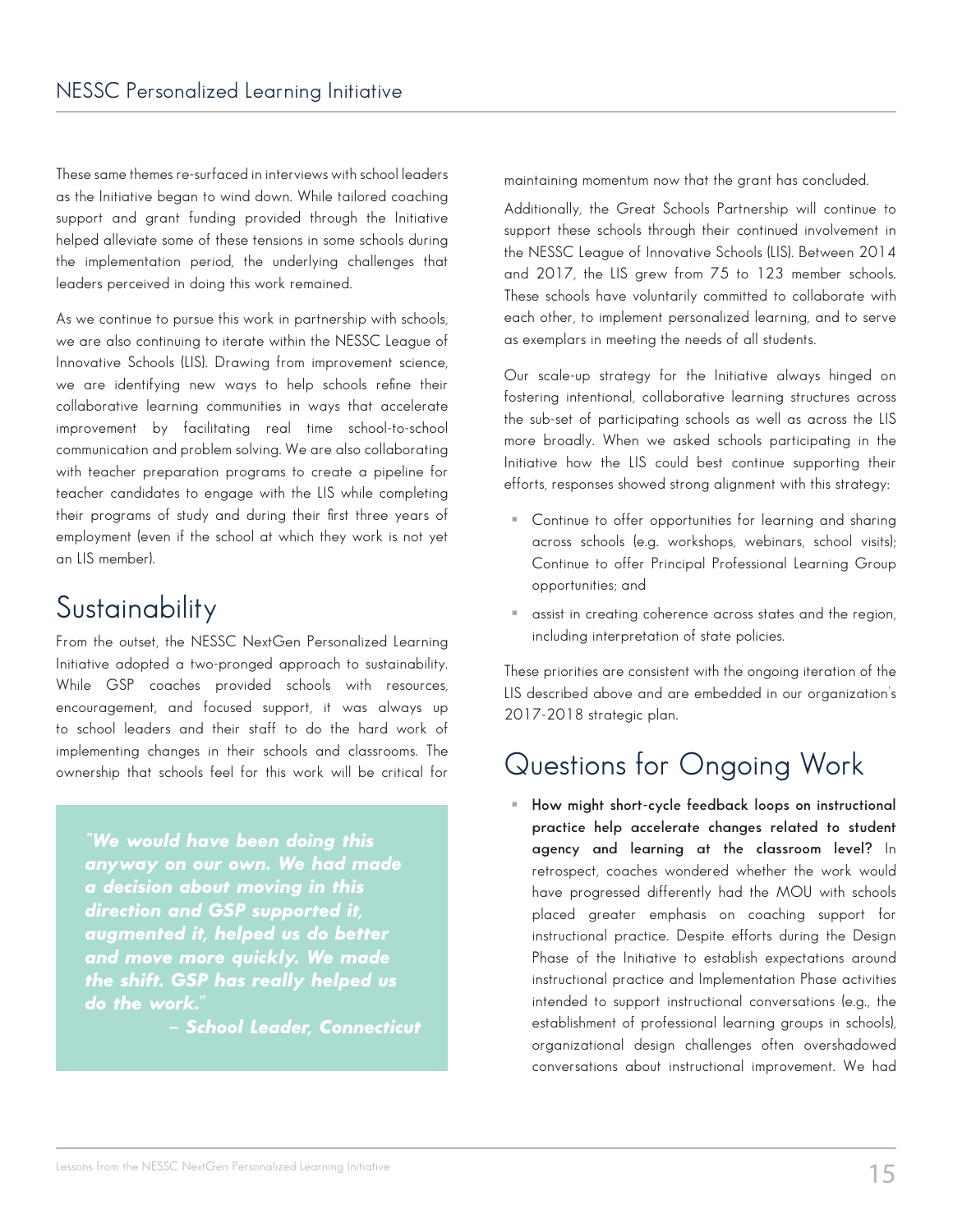hypothesized that taking time to establish a shared vision for the personalized, proficiency-based learning system would lead to increased buy-in and understanding from staff. However, this process took longer than we had anticipated and had the unintended consequence of delaying emphasis on shifts in instructional practice. Reflecting on this experience, coaches often brought up the difficulty of getting in to classrooms to observe instructional practice, especially early on in the Initiative. What leverage points or alternative ways of framing the work might enable coaches to access classrooms earlier? And how could they use those opportunities to create intentional, short-cycle feedback loops to demonstrate changes in student learning?

*"It's just a huge challenge because you've got kids that are all at different places in where they're meeting the standards, so that's extremely challenging for all of our teachers."* 

*– School Leader, Maine*

 **What data would help explain why schools and teachers are realizing particular student learning results?** While the implementation of proficiency-based learning provides significantly richer student achievement measures, it does not provide information about how to enhance and improve this learning. We need to develop methods for measuring, understanding and improving instructional and organizational practices that support student achievement. Effective student intervention systems might provide one line of future inquiry. We have seen promising signs that when schools have used their transformation toward personalized, proficiency-based learning to also create effective intervention systems, they are better able to identify where students are struggling and provide timely, targeted support. We believe that monitoring multiple measures of student learning is essential to this effort, but

there is more to learn about how schools have effectively put this into practice.

 **What is the role of the ecosystem in supporting systems change?** How might building networks-within-networks support the spread and scale of innovative practices? This work has elevated questions about the role of ecosystems in supporting change at three overlapping levels: (1) the state or regional ecosystem, (2) the networked inter-school ecosystem, and (3) the intra-school ecosystem including school faculty and other community stakeholders.

The NESSC NextGen Personalized Learning Initiative was intentionally designed and implemented in order to capitalize on the regional ecosystem fostered by a fivestate partnership. We are still learning how guidance and support from the Consortium leads to policy conditions and a broader enabling environment supportive of personalized, proficiency-based learning. It is becoming clear, however, that there is an important connection between policy and practice that depends upon the synchronization of change occurring in both domains. State policies with limited exemplars or supports in practice have a decreased chance of successful implementation. Likewise, innovative school practices may not be sustainable if changes in policy do not keep pace. In other words, the ecosystem supports—and is supported by—changes at the school and district levels. As commitment to personalized, proficiencybased learning continues to grow across the region, we will use these findings to inform and adjust the ongoing work of the NESSC.

As we continue to re-imagine the NESSC League of Innovative Schools (LIS), we are increasingly thinking about the network as an ecosystem of flexibly interconnected schools. As noted elsewhere in this report, schools participating in the Initiative consistently expressed appreciation for the critical feedback and sharing of promising practices that they experienced through LIS events. Several school leaders, for instance, noted the value of talking through implementation challenges in Principal Professional Learning Groups, which were open to all LIS principals. It is less clear, however, how much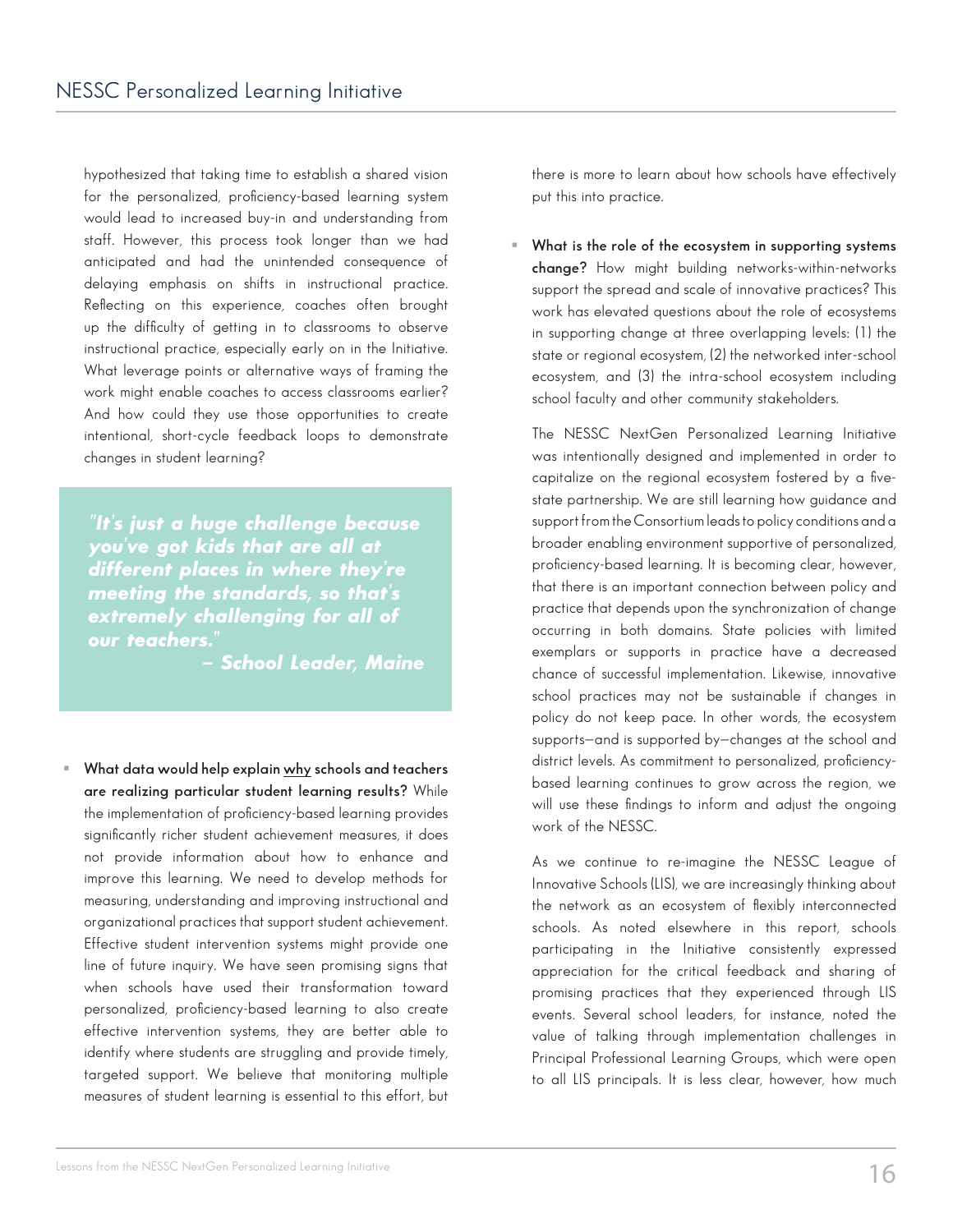of the collegiality they experienced came from learning alongside other school leaders on the same accelerated trajectory identified by the Initiative. Would this quality of experience be replicated in a group of school leaders at very different stages in the transformation process, or where they were pursuing different change trajectories? We intentionally designed a cohort model of implementation, with the expectation that staff from participating schools would learn from each other as they charted a common course. While significant emphasis was placed on schools being part of a network through the LIS, less explicit attention was paid to how schools participating in the Initiative could form a network-within-a-network. This is a notion that we are continuing to explore. Finally, schools are ecosystems unto themselves, with complex interrelationships between staff, students, administrators, families and other community stakeholders. The adaptive nature of much school transformation work highlighted the importance of fostering an enabling environment at the level of the individual school. School leaders and coaches both reflected on challenges that accompanied getting everyone on board. In some places, struggle was around consistent uptake of new teaching and learning practices across staff. In other schools, the more pronounced challenge was making sure that students and their parents fully understood the school's vision for student learning. Better understanding the ecosystems in which school transformation happens at all three levels (i.e. the regional policy environment, the system of networked schools, and within each school) could improve our knowledge of both school transformation processes and which strategies can be leveraged in different contexts to impact student learning.

 **What support is needed to help stakeholders at all levels of the system understand their role and opportunities for agency?** Personalized, proficiency-based learning requires leadership at all levels. But we cannot assume that teachers, students, parents, principals, district administrators and other stakeholders will automatically step into those roles on their own. What supports are most effective at connecting people with processes to support

intentional and interconnected approaches to systems change? We have started to explore these questions by establishing an intentional learning agenda about network theory and design principles.

 **Would schools make more progress toward adaptive change if they focused on a limited number of requirements?** Are different types of support required for schools concentrating on adaptive vs. technical changes? The implicit approach of the Initiative was to push change across all dimensions of the system simultaneously. While this worked for some schools, particularly those who had started this work prior to the grant, others struggled to fully implement the defined activities and focused primarily on instituting technical changes. Is it possible to identify fewer, contextually strategic dimensions of (adaptive) change, focus attention there, and create ripple effects across the wider system? Are there technical dimensions of school transformation that must be addressed prior to or in conjunction with adaptive changes? And does this sequencing vary from context to context? If so, can we identify appropriate combinations of changes and supports tailored to specific contexts that optimize the chances of success?

*"You have students who come out of middle school with a very traditional grading system. We spend a whole year with them and their families in 9th grade trying to help them understand that – without being too brutal about it – they're probably underprepared."*

*– School Leader, Connecticut*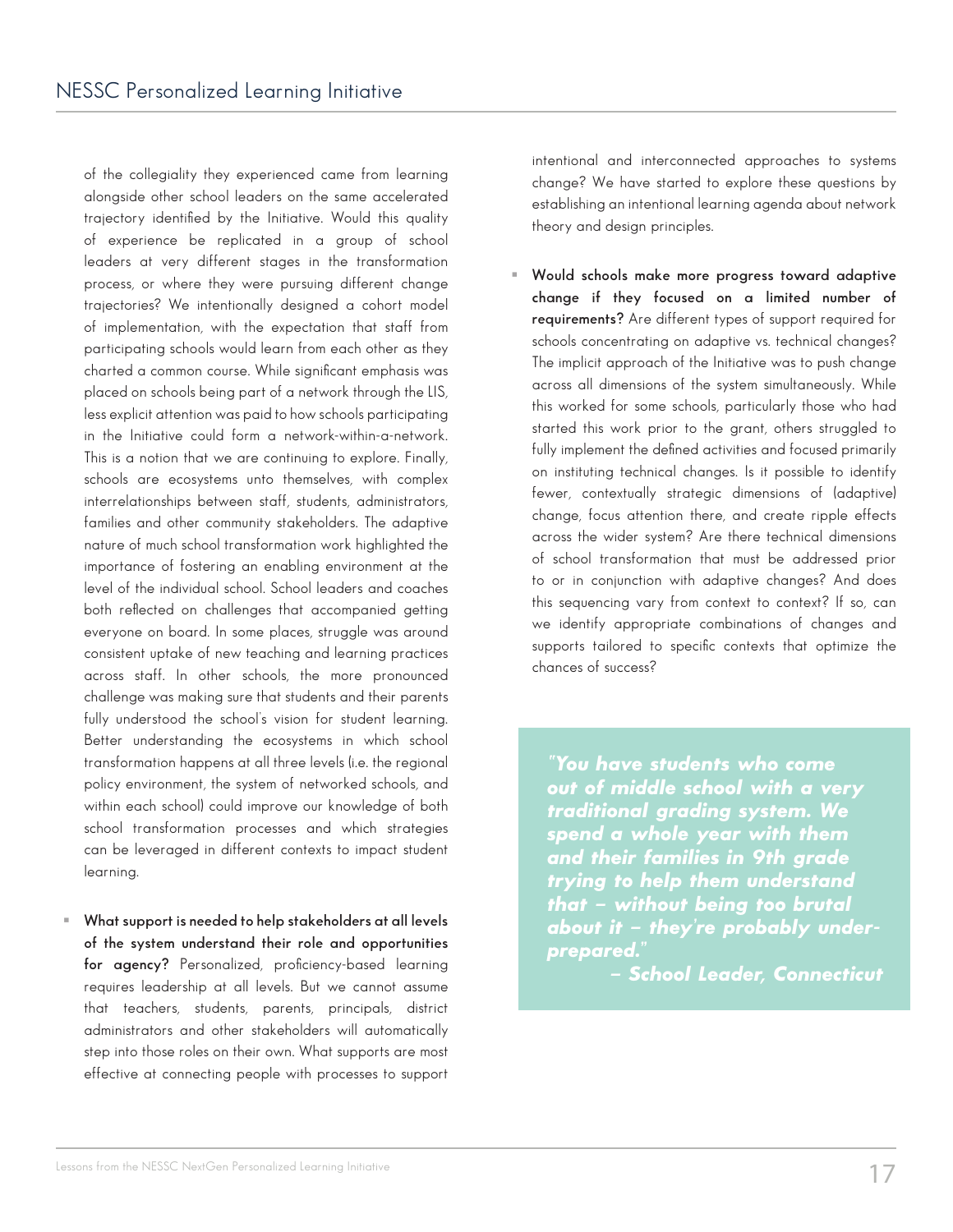### Appendix 1: Data Collection

This report draws on multiple data sources to assess the effect that the NESSC NextGen Personalized Learning Initiative had in participating schools. Student impact is the ultimate goal of this work. However, the causal pathway from school change to student achievement cannot be fully explored within the grant implementation period covered here. It will take time for students to experience the changes introduced by the Initiative, and for those experiences to influence students' learning outcomes as measured by common metrics (e.g., standardized test scores, graduation rates). Indeed there is no discernable trend in the available graduation data for students graduating in 2014 when the Initiative began and in 2016 when it ended.

The data used in compiling this report focuses on establishing what changed in schools as a result of participating in the Initiative. Data pertaining to different measures of school change were collected throughout the implementation period. Triangulating these different data snapshots allows us to paint a more nuanced picture of how change occurred in schools—and how work undertaken as part of the Initiative contributed to those changes—than could be discerned from any single snapshot. An overview of these data sources is provided below.

### **Global Best Practices Self-Assessment Scores**

This practical, action-oriented tool defines in detail the characteristics of effective 21st century education, and applies them to the creation of new models of teaching, learning, and leading in today's secondary schools. The tool is organized into four strands: Teaching & Learning, Organizational Design, School Leadership and District Leadership. Each strand encompasses a number of dimensions with illustrative descriptions of what school practices might look like along a transformation continuum. Rather than give school leaders and teachers a simple list of recommendations, *Global Best Practices* offers a practical, step-by-step process that schools can use to assess their relative performance in key areas and shape their school-improvement plans.

All 21 schools participating in the Initiative completed two self-assessments using *Global Best Practices*. The first self-assessment took place during the Design Phase and serves as a baseline account of the schools existing practices at the beginning of the Initiative. Schools completed a second self-assessment as the Initiative wound down in 2017, providing an end-point account of those same practices. A comparison of average baseline and end-point *Global Best Practices* self-assessment scores can be found in Appendix II.

The primary users of *Global Best Practices* self-assessment data are school leaders and teachers themselves. In repurposing the data for inclusion in this report, we acknowledge that schools might perceive themselves—and the benchmarks—slightly differently. We also recognize that schools' interpretations of *Global Best Practices* dimensions can shift over time and as they gain deeper understanding of what the work of transformation along a particular dimension entails. It is, therefore, neither surprising nor concerning that the average self-assessment scores reported for a handful of dimensions were lower at the end of the Initiative than they were at the outset. For instance, as schools understanding of Shared Leadership evolved, it is understandable that their perspective of their own practices would become more critical.

*Global Best Practices* data are also particularly relevant to our understanding of how work undertaken through the Initiative contributed to broader school transformation efforts because they directly informed schools' action plans associated with this project.

### **Interviews with School Leaders and Coaches**

Between February 14, 2017, and March 14, 2017, the Great Schools Partnership Director of Research & Evaluation conducted semistructured interviews with the current leaders at all 21 participating schools as well as all 26 GSP Coaches who had contributed to this work. The aim of these interviews was to elicit the perspectives and experiences of participants pertaining to each school's unique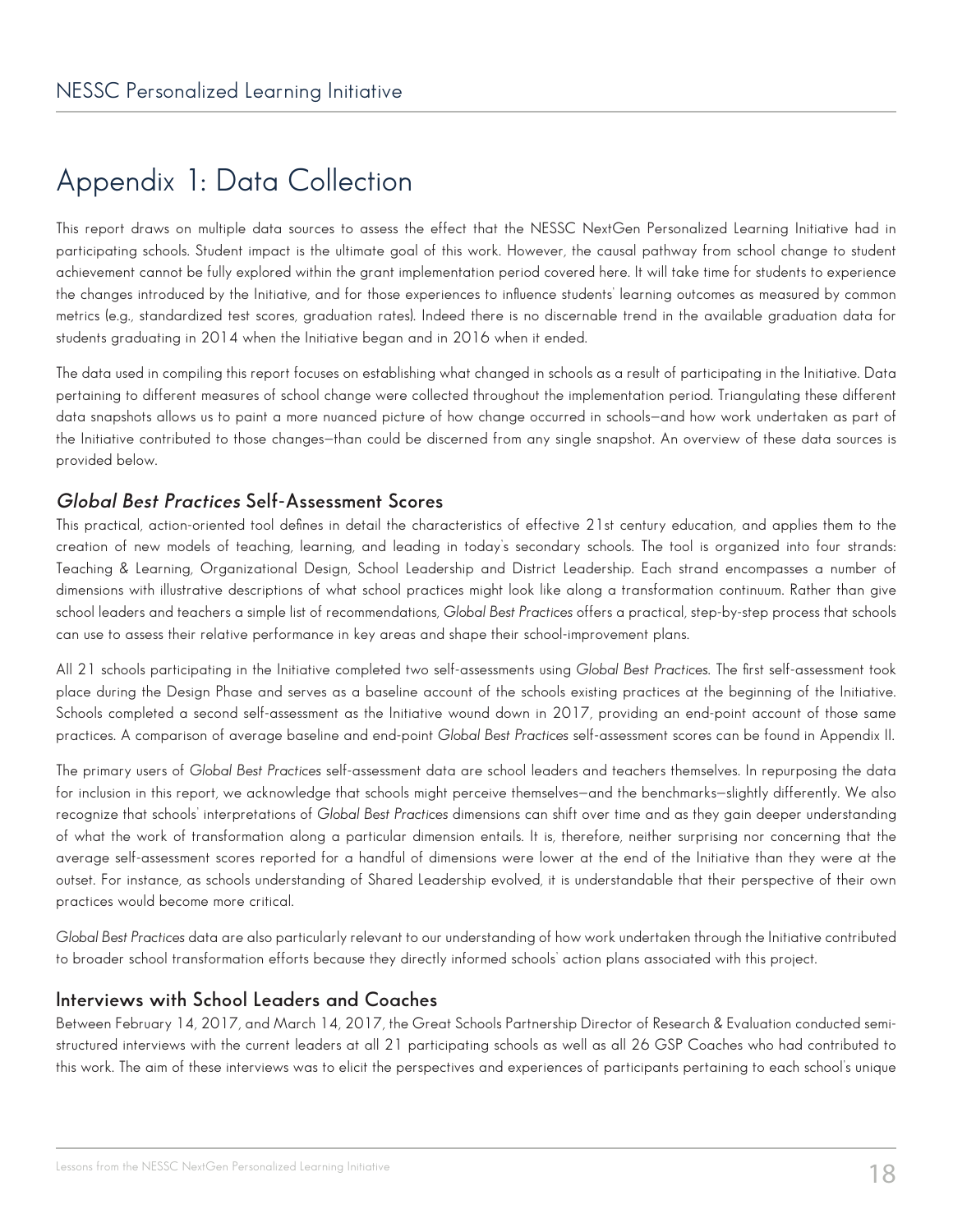school transformation goals. Questions asked specifically about (1) the most significant change experienced at the school, (2) the role of coaching support in achieving this change, and (3) the role of networking through the NESSC League of Innovative Schools (LIS) in achieving this change (for the interview protocol, see Appendix VII).

All interviews were recorded with the permission of the interviewee, transcribed, and coded using a process coding protocol.

Interview data was used primarily to identify common Most Significant Change stories (see Appendix IV) and to add nuance to our analysis of outcomes identified using other data sources.

### **Final Reports Submitted by Participating Schools**

All participating schools were required to submit a final report, including:

- 2017 *Global Best Practices* self-assessment scores
- A completed Implementation Grid noting whether activities defined by the Initiative were complete or in progress, and
- Responses to three short-answer questions:
	- *1. What was the most valuable aspect of this initiative?*
	- *2. What are your anticipated next steps to further support the implementation of personalized learning in your school?*
	- *3. How can the NESSC League of Innovative Schools continue to support your continued school improvement?*

Again, these data points have been analyzed alongside data collected throughout the Initiative in order to identify the themes and outcomes discussed throughout this report.

### **Site Visits**

Between October 31, 2016, and December 4, 2016, teams composed of at least two GSP staff members conducted site visits at all 32 schools that has submitted a proposal. Site visit teams engaged in a range of activities including classroom observations, focus groups with students and teachers, and conversations with building and district leaders. Focus groups followed a standard protocol aligned to *Global Best Practices* (see Appendix VI). This data was used primarily in the decision-making process for identifying the final cohort of 21 schools. Additionally, this data was shared with GSP coaches to inform their work with the 21 schools selected for participation in the Initiative.

### **Interview Protocol**

- Introduction and thank you
- Purpose: To better understand your experience of the NextGen work
- Data Use: We will use this to complement GBP scores and other data collected throughout the implementation process; candor is appreciated. We will also engage in collective sensemaking at the Celebration event in May event
- Questions before we get started?
- Consent to record the call so I can pay attention to the conversation instead of taking notes

### **Q1: Can you tell me about the most significant change that has occurred in your school as a result of participating in this program?**

Why do you consider this the most significant change?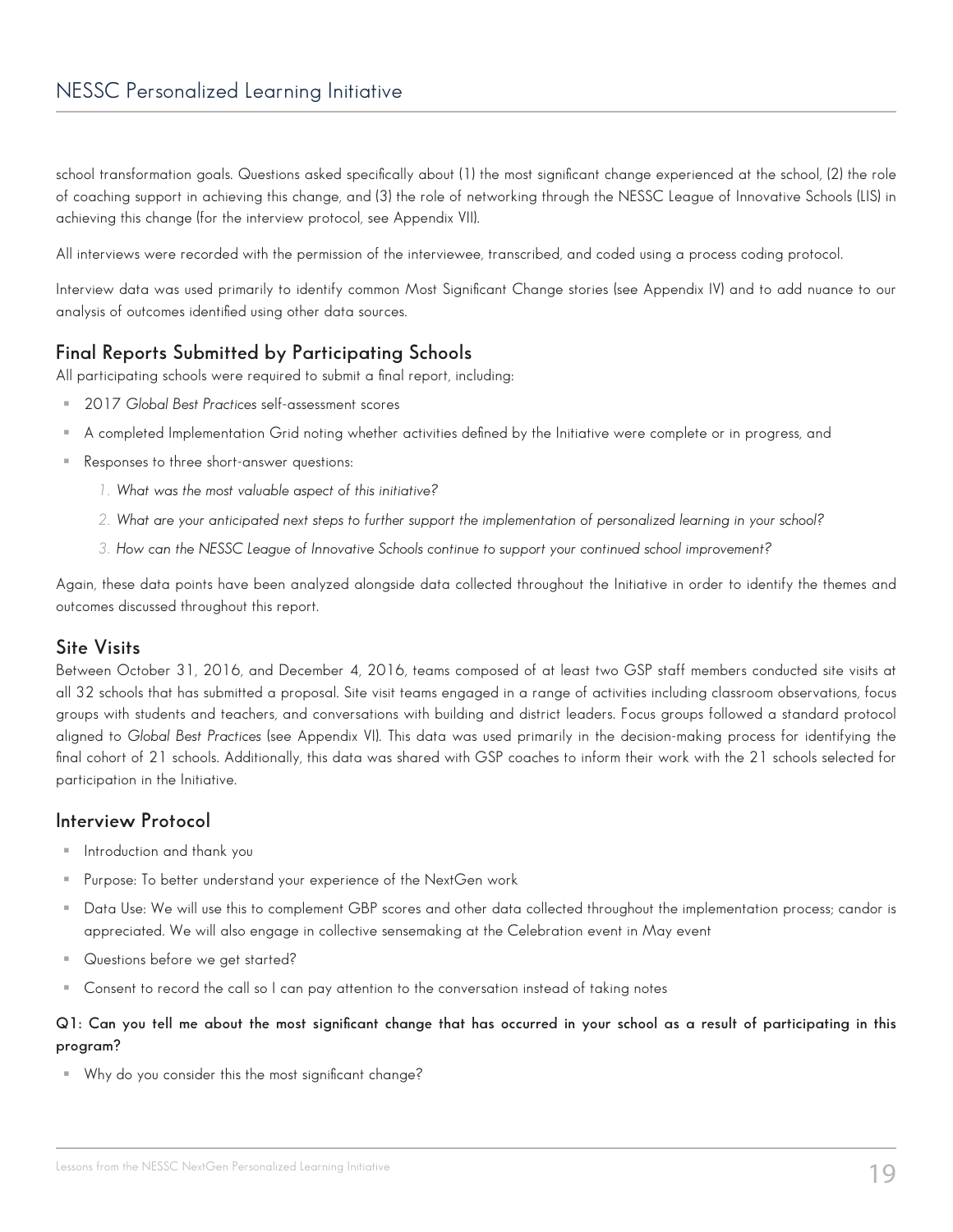- What is the significance of this change for staff?
- What is the significance of this change for students?

#### **Q2: Were any particular aspects of coaching support instrumental to achieving this change?**

- What (e.g. practice, holding space, reflection/thought partnership, coaching style)?
- $W$ hy?
- **Can you give an example?**

#### **Q3: How important was networking with other schools through the LIS and/or peer-to-peer learning to achieving this change and your broader school transformation effort?**

- $Why?$
- Can you give an example?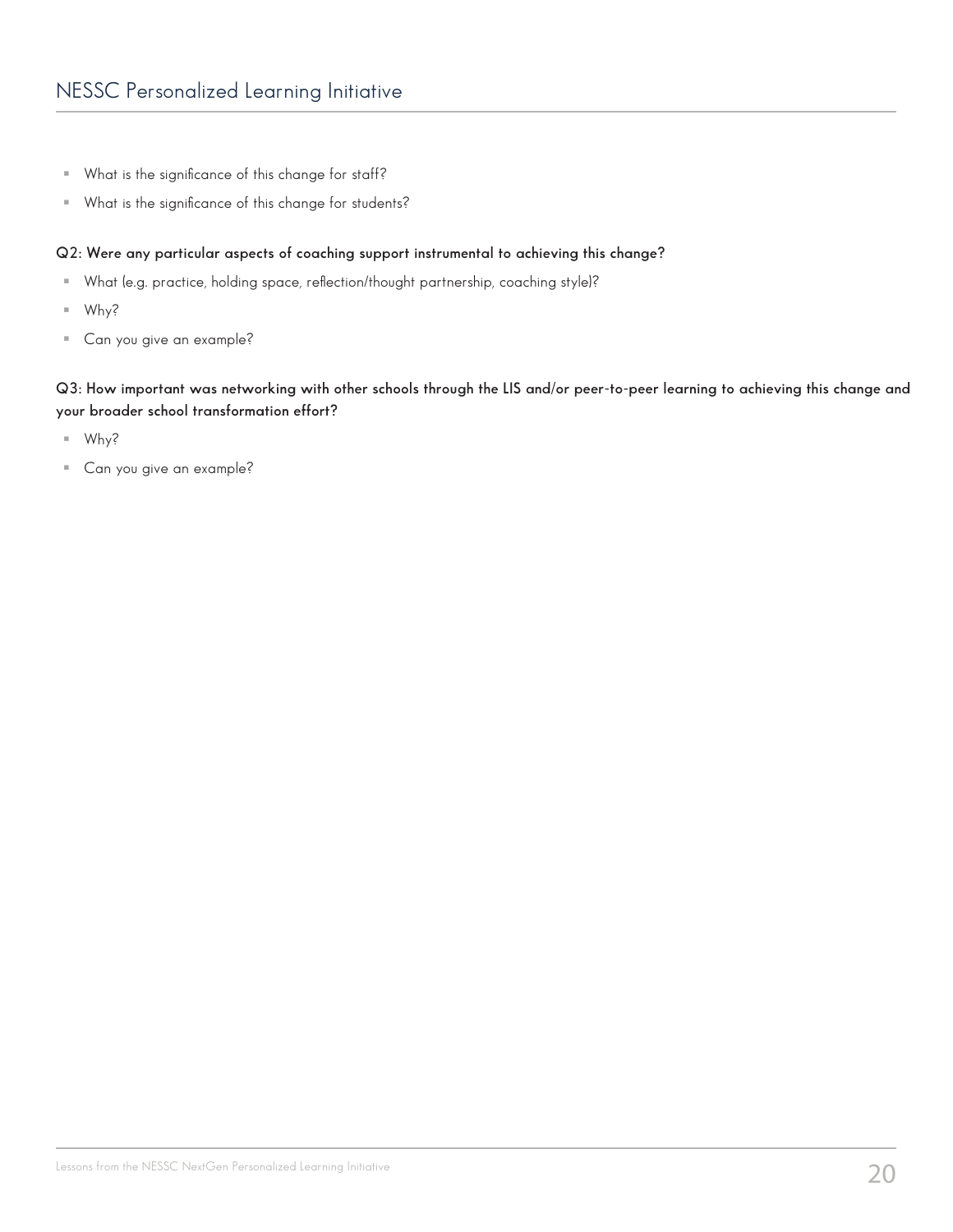### Appendix II: Most Significant Change Stories

Most Significant Change<sup>11</sup> is one approach to participatory monitoring and evaluation that includes stakeholders in making sense of the changes to result from a project or program. Ideally, this process would be initiated at the beginning of a project, with multiple touch points for learning about change over the duration. Stories collected at the field level are then systematically analyzed and reviewed by stakeholders to determine which of the changes captured should be designated as most significant.

We used a condensed version of the Most Significant Change process here as a way of discerning how school leaders and their coaches perceived the impact of their work as the NESSC NextGen Personalized Learning Initiative wound down. The 47 individual change stories where then coded, analyzed, and consolidated into the six composite stories of change below.

All of the stories are composites of stories heard during multiple calls. Like the disclaimer at the end of a movie: "The events depicted in this movie are fictitious. Any similarity to any person living or dead is merely coincidental." No story is the direct telling of a single school's experience, but hopefully there's something in most or all of the stories that resonates with every school's experience.

At the Celebration event in May, all participants present engaged in a Most Significant Change ranking activity to discuss which of the six changes struck them as most significant. The purpose of this activity was to provoke conversation and reflection, rather than to identify the single most significant change.

#### **Vision + Mission**

The biggest shift at our school is that we now have a shared vision and mission for our PBL work, and staff are really taking collective responsibility. It has taken a lot of effort to get all of us (or at least most people) on the same page in terms of what personalized proficiency-based learning actually means and how we are going to approach it at our school.

We'd been working on some of the pieces for a while already, like project-based learning, a one-to-one computer environment, and making connections with the community. But we had taken sort of a shotgun approach: we'd been doing all of these things, but they were scattered. There wasn't a manual for making this shift, and there wasn't really anywhere to turn to for help - someone who had it down. We visited some schools that we thought could be a resource, but we found that they were right in the middle of the battle themselves.

The NextGen grant helped us pull all of the pieces together in a way that makes sense and provides focus. We have developed a shared vision of not only where we are currently, but where we want to go in the future. We've gained clarity about what it is we really value in both our students and the experiences that we offer them.

By creating opportunities for our staff to come to consensus around these ideas, we've made personalized proficiency-based learning a core part of how we work, not just a feature of the school that we have to talk about and explain to people. It's really a foundational part of how we do business now. For teachers, I think there's a little bit less anxiety because they can see how the pieces fit together.

<sup>11</sup> Rick Davies and Jess Dart, "The Most Significant Change (MSC) Technique: A Guide to Its Use," The Lens (CRPE blog), April 2005, http://www.mande.co.uk/docs/ MSCGuide.pdf.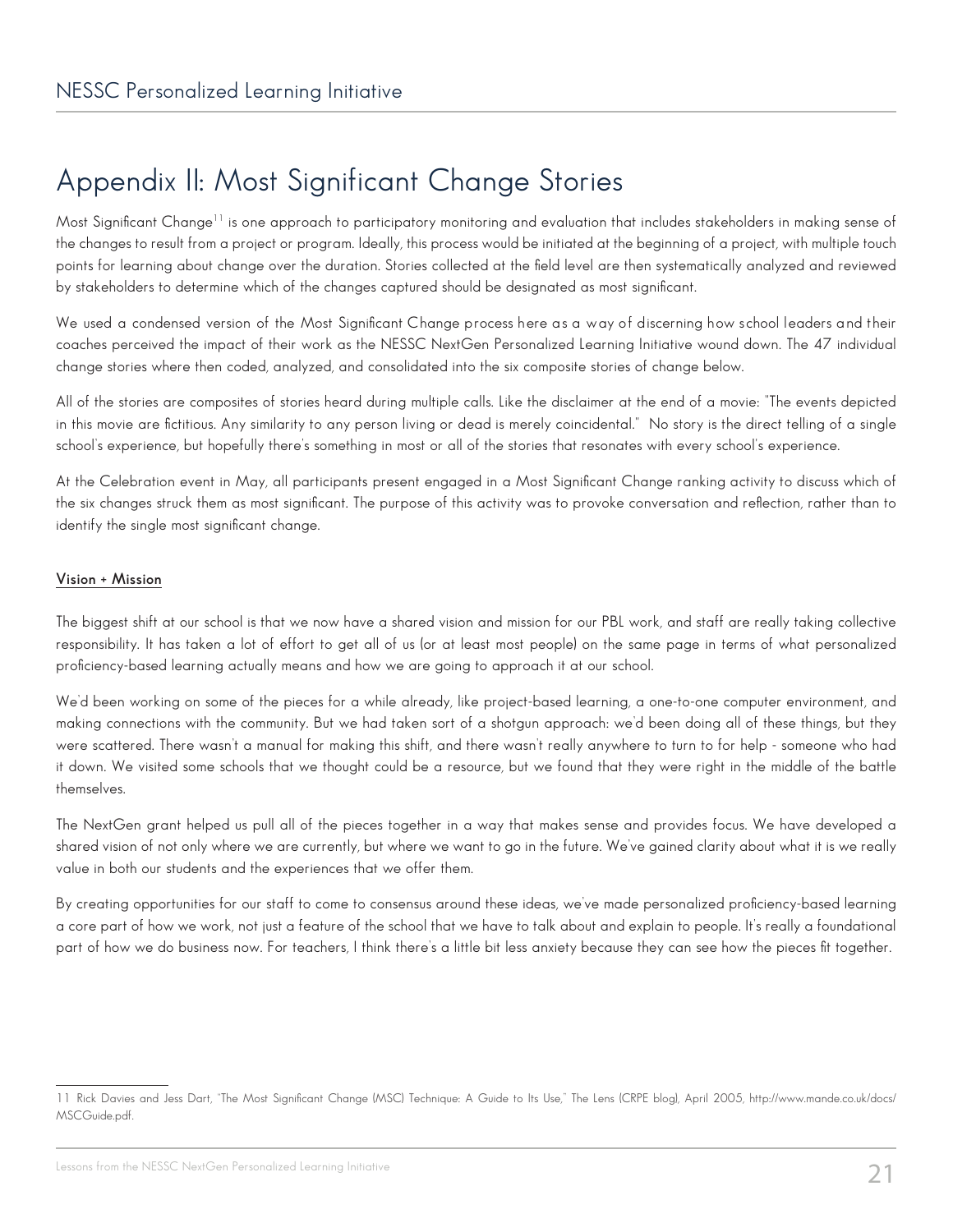#### **PLGs**

We've had a huge change with our staff and moving into PLGs. Our teachers are starting to get into some great conversations, whether they're considering how well a lesson aligns to our standards, looking collaboratively at student work, or reviewing our data. More to the point, teachers are taking the feedback from their PLG groups and applying it to what they're doing in their classrooms with their students.

The culture at this school has always been awesome, but we didn't have dedicated professional learning time before. Over the course of the grant, we've had a lot of starts and stops with our PLGs. To be honest, we probably only persisted because it was a NextGen requirement. But it feels like in this last half of the last year of the grant our PLGs are taking hold and we're really using that time well. People went from the dread of doing a protocol to seeing them as useful. That's changed. It's almost like we've been trying to get there for a while, and suddenly we've arrived. Suddenly the PLGs make sense to people, or are starting to make sense to people.

Now, we're consistently having at least one PLG per month. It has taken time for our teachers to get to a place where they're ready to share their work and to look at student work together. That in itself has been a huge step forward. Thanks to the PLG facilitator training we have a group of really good facilitators that are now able to function at a pretty high level without a ton of coaching.

There have also been times when we have used a protocol organically to help process a situation, run a meeting, or propose some new idea. That's worked pretty well. Ultimately, we've gotten people together. We've gotten people talking more deeply about learning.

### **Language of Proficiency**

The most significant change for us has been the shift in how we talk about teaching and learning, both among teachers and with students and families. I'm able to have conversations with teachers that revolve around students at the center of learning, rather than teachers being at the center. Teachers are starting to see value in getting out of their content area and working across disciplines because we've built a shared, coherent understanding of what students need to know.

Conversations between teachers across disciplines have been really important. Initially, we all thought there was more coherence across our staff than really existed. Fissures became apparent when we started to ask: "How can we tell when students have learned what we want them to know?" The conversations were phenomenal. They were rich. They were challenging. Instead of immediately planning an activity, teachers are now asking: "What do these kids need to show me and how can I get them there?" This is a really big step forward.

Students are also able to articulate their strengths and challenges more specifically in terms of skills and content, whereas before I don't think they could do that. I've heard the language of proficiency infiltrate conversations that happen between students and teachers. Instead of teachers saying "Here's the grade that you got," now it's more of a two-way, criterion-based conversation. I hear it from parents, too. Instead of "Can I get a few more points for my kid?" they're saying "My son received a 2 on this, can you send me a piece of work so I can see what a 3 looks like?"

The school has really come to life in the past four or five years since we started doing this work. It's about using the language of proficiency and having a better, more specific understanding of what teachers and students can do to improve learning.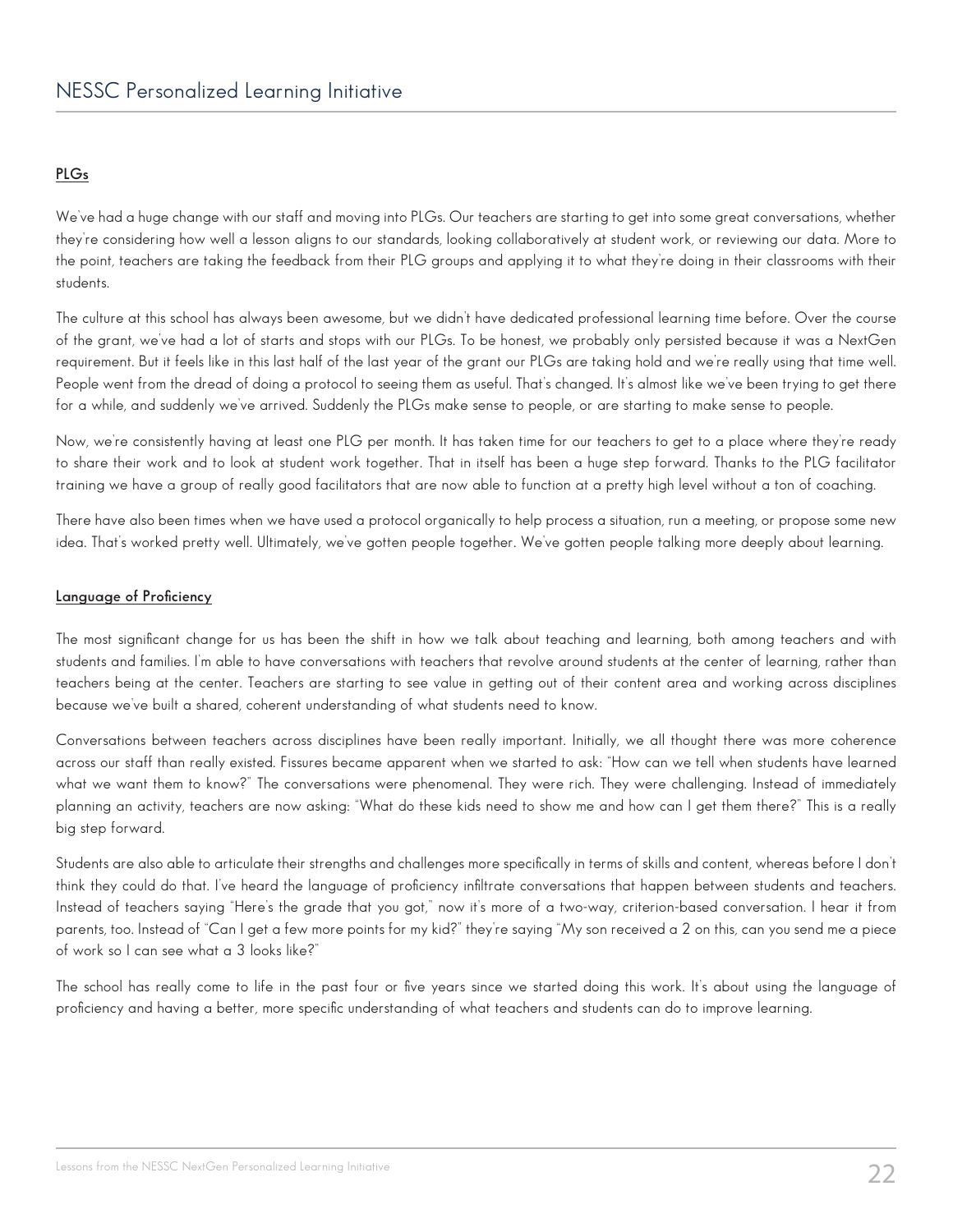#### **Systems**

The biggest change at our school is having systems in place to fully implement personalized proficiency-based learning—and all of the implications that come with that. It's taken significant work. We had been working on standards-based grading for a while, but the tools we have now to articulate and assess what students need to know are far superior to anything we had before.

Everything is interconnected. We started with graduation standards, but then realized we would also have to re-think assessments. This meant that we had to develop competencies and indicators for every content area (and scoring criteria for the indicators), to ultimately align curriculum with the proficiency standards. We've also untangled how we assess students' work habits from how we assess mastery of skills. Teachers have had to make a big mental shift - all of this really impacts their instruction - but now we are using common standards throughout the building.

We've fine-tuned our support system to address the needs of both kids who aren't getting the content and kids who don't have the habits to support achievement. Timely verification of whether kids are meeting the scoring criteria also had to be built into the system. Teachers use data to know where students are at, and make sure appropriate supports exist for the kids who might be falling behind. We're able to see students as individuals with different strengths and weaknesses. It's not one size fits all anymore, and that was a huge change for our school.

The real success story is that we'll continue to chip away at it, little by little. For a long time we were swimming in the dark, but in the past couple of years the lights have come on. We constantly ask ourselves "What do we value in our kids, and what do we absolutely want them to leave here with?" Then we make sure that we have the systems in place to make that a reality.

#### **Voice + Choice**

For us, the most significant change has been the incremental steps we've taken to provide more opportunities for students to exercise voice and choice at our school. This is very, very different for us. And it's been difficult. We're still figuring it out. But gradually students are becoming more involved in the instructional component of their own learning - with teacher support, of course - using a menu of choices.

Honestly, at first it felt like 'voice and choice' or 'multiple pathways' was some unattainable thing. We knew that it was important, but found it hard to understand. We wanted someone to show us what it looks like. Now we've come around to understanding that 'voice and choice' is attainable, but it's not about just offering more electives either. There are small ways, and more significant ways, that we can increase voice and choice to enhance student agency in learning.

We went around and around in circles, and finally realized that it takes baby steps. So one of the things we've tried to do is move away from, say, 'my way or the highway world history' or 'my way or the highway biology'. If we're working on responding to a text in English, the text doesn't have to be the same for everybody. We've also started crediting outside-of-school experiences that have been matched to academic standards, whether it's scouts, an internship with a local business, or studying poetry with someone in our community.

It's been hard for our teachers, and sometimes things don't work as well as we thought they would. We've created a committee to try to get more voices in the conversation and share ownership across the staff. We're starting to see more teachers restructuring their classrooms and pushing kids in new directions. Basically, our ethos is: "Let's not just keep them in school, let's keep them engaged and make it relevant."